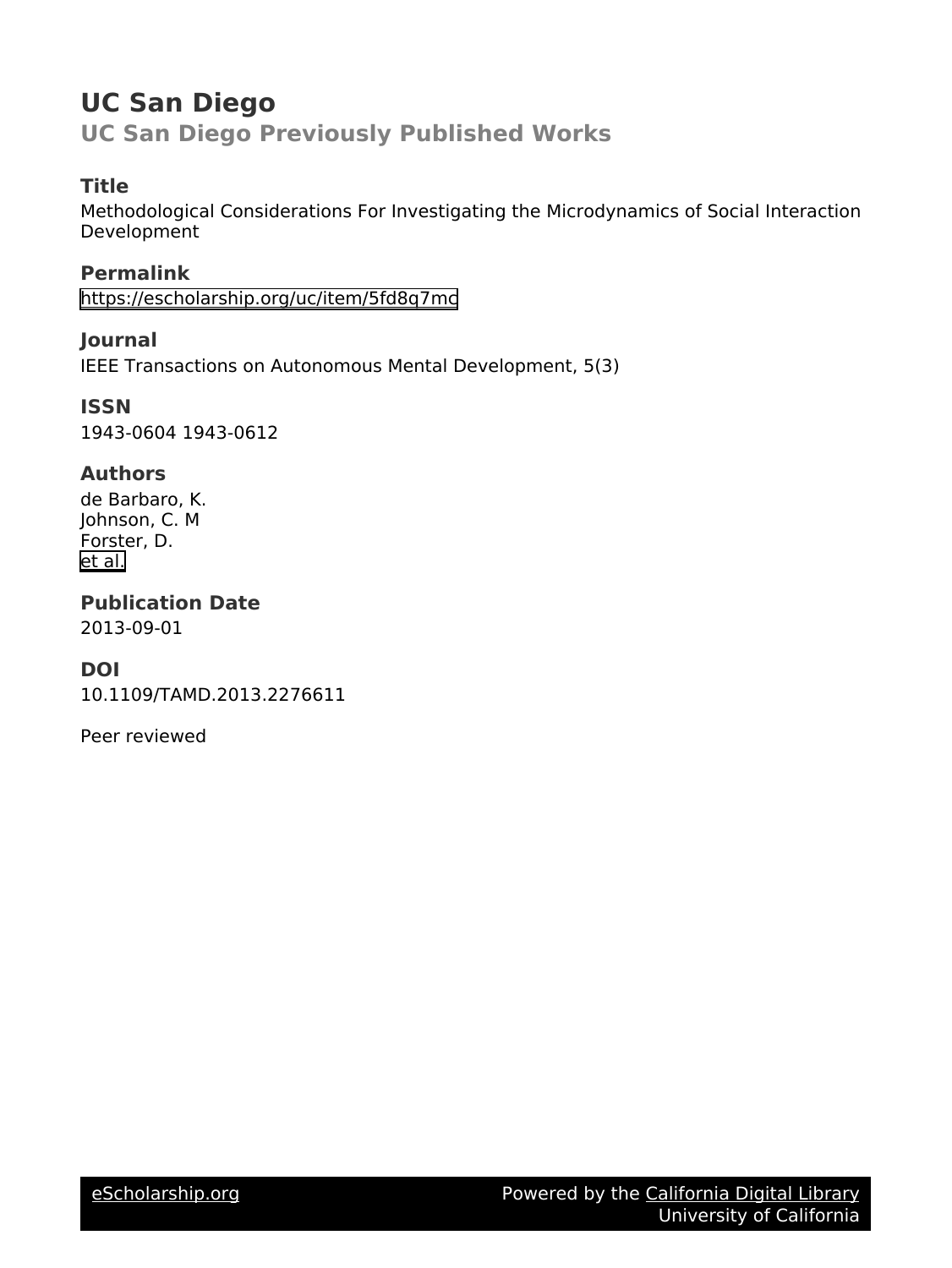# Methodological Considerations For Investigating the Microdynamics of Social Interaction Development

Kaya de Barbaro, Christine M. Johnson, Deborah Forster, and Gedeon O. Deák

*Abstract—***Infants are biologically prepared to learn complex behaviors by interacting in dynamic, responsive social environments. Although the importance of interactive social experiences has long been recognized, current methods for studying complex multimodal interactions are lagging. This paper outlines a systems approach for characterizing fine-grained temporal dynamics of developing social interaction. We provide best practices for capturing, coding, and analyzing interaction activity on multiple –temporal scales, from fractions of seconds (e.g., gaze shifts), to minutes (e.g., coordinated play episodes), to weeks or months (e.g., developmental change).**

*Index Terms—***Cognitive ethnography, development, infancy, methodology, parenting, sequential analysis, social interaction, systems theory.**

#### I. INTRODUCTION

**I** T IS now a widely accepted view in developmental science that infants are biologically prepared to learn complex behaviors via their experiences interacting in a dynamic world responsive to their activity. Moment-to-moment changes in infants' activity are codetermined by a complex multidimensional array of input streams including feedback from caregivers, the infant's own sensorimotor behaviors, and various environmental features. Additionally, through their own actions, infants shape the unfolding interaction, both by changing their access to sensory stimulation and by eliciting activity from the caregiver and/or object. Although these claims are not new (see, e.g., [71] and [87]), current efforts in studying the complex processes by which new behavior emerges are lagging (e.g., [3], [28], and [72]). Our goal in this paper is to describe best practices for capturing the natural patterns of social behavior, bridging activity from the fine details of the learning process to the bigger picture of long-scale developmental change.

Traditional experimental methods require "controlling" all but one manipulated variable. When used in developmental psychology, such methods can radically restrict infants' range of behaviors, along with the complexity and variability of their environment [33], [83]. When this range of variability and complexity is so reduced, sampled behaviors will under-specify the everyday processes that embody infants' developing social

The authors are with the Department of Cognitive Science, University of California, San Diego, La Jolla, CA 92093-0515 USA (e-mail: kaya@cogsci.ucsd. edu; johnson@cogsci.ucsd.edu; forstermobu@gmail.com; deak@cogsci.ucsd. edu).

Color versions of one or more of the figures in this paper are available online at http://ieeexplore.ieee.org.

Digital Object Identifier 10.1109/TAMD.2013.2276611

skills. Additionally, in a complex system like human development, the activity of a single variable often cannot predict the activity of the system as a whole [33], [83].

Since the 1970s a number of studies have focused on the dynamics of naturalistic infant–parent interaction. In these observational studies, little or no manipulation of the setting is imposed by the researchers. Nonetheless, the majority of these studies have been limited in their ability to systematically quantify and model the complex multimodal cycles of activity found in naturalistic behavior. A common technique in this work has been to characterize dynamics across only one or two dimensions of activity, such as the relations between infant gaze (e.g., to or away from the parent), and the parent's smiling (e.g., "on" or "off") [12], [52], [57]. Such studies begin with richly informative interactions, and often code those interactions with moderate temporal precision. However, by reducing the interactions to two running binary streams, such studies mask the high-dimensionality of actual social interactions, and may miss important effects.

For example, when a mother manipulates a toy, her infant might respond by looking towards or away from it, but he might also change his posture (e.g., lean in with interest or pull back with apprehension), reach out to grasp the toy, or reveal emotional changes via vocalizations or facial expressions. By coding only one dimension of activity, such as the infant's gaze, in relation to one other variable, such as the presence or absence of a toy, many important features of the infant's experience, including the caregiver's role in the interaction, are obscured. The sensorimotor and social dimensions that are eliminated are likely to play a critical role in sociocognitive development. These additional dimensions might also help us to disambiguate otherwise puzzling or chaotic results. For example, an infant can look away from an adult due to overstimulation, boredom, or stress, so a more in-depth assessment of physiological, sensorimotor, and social parameters can differentiate between these possibilities.

Possibly for that reason, some early champions of naturalistic observation pointed out that coding schemes that tracked the overall activity of the infant or dyad holistically, considering many dimensions of activity, could better characterize the nature of the interaction [18], [48]. However, such interaction-level codes—characterizing, for example, dyadic states such as "joint attention" or "independent play"—sacrifice the details of the timing and nature of component actions [85]. As a result, studies that provide information only about individual or interaction level activity are unable to address questions of the emergence of developmental shifts in such activity, such as the shift from independent to joint attention.

In this paper, we summarize recent theoretical and methodological advances in capturing and characterizing the social de-

Manuscript received February 23, 2013; revised June 22, 2013; accepted July 19, 2013. Date of publication August 22, 2013; date of current version September 07, 2013.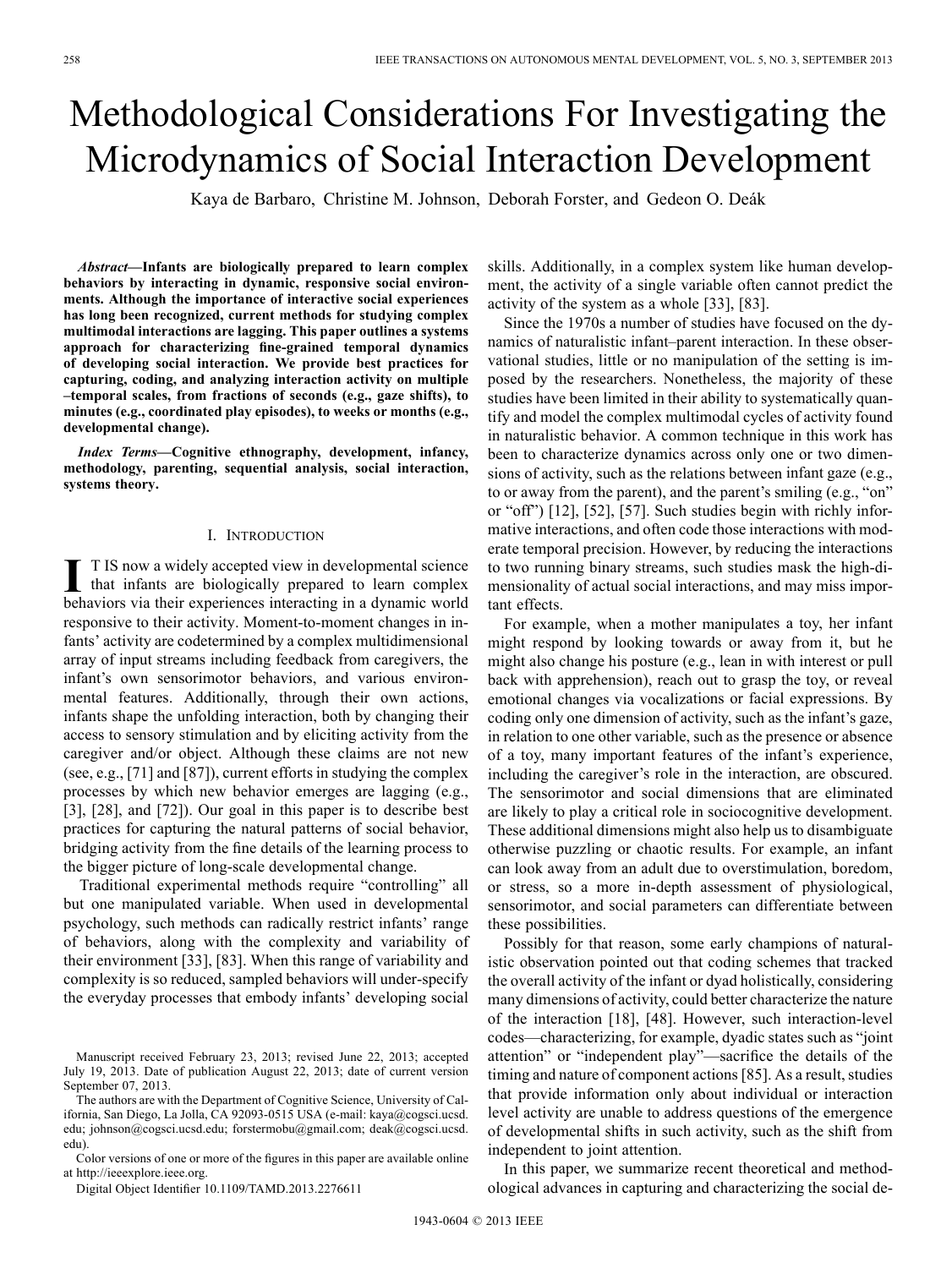velopment in all of its complexity. The principles of our account are inspired by dynamical and distributed systems approaches to mind and behavior in humans [20], [34], [49], [50], [58], [68], [83], [84] and nonhuman species [35], [36], [51], [53], [54], [55], [56], [78], [79]. By treating development as system change, these approaches focus attention on how elements of the interaction configure, and reconfigure over developmental time. The methods that arise to address these changes track the emergence of new activity at the system level, as well as elements of the processes from which they emerge. By characterizing how elements of system participate in system-level transitions we gain access to the processes of development.

### II. A SYSTEMS APPROACH

One fundamental principle of a systems approach is that interaction is the unit of analysis. That is, even when we track and quantify individual actions (e.g., reaches, looks), we analyze these relative to other participants' actions, shared objects, or the context of the shared setting and activity (e.g., reach or look to partner). This applies even when the system we are studying is intraindividual, such as the work by [82] on changes in the relationships between the joints, muscles, and articulatory control of shoulder, arm, and hand, in the ontogeny of reaching. However, in studies of social behaviors, it is necessary to adopt an interindividual systems approach, wherein the relationships between the dimensions of activity of the agents become the focus of research. To understand development, we must track the activity of individuals as they interact with one another and with their shared environment.

Another tenet of the systems approach is that cognitive activity spans multiple spatio–temporal scales. Unfolding at the scale of fractions of seconds are sensorimotor activities by which participants access and act upon their shared environments. On timescales of seconds and minutes, these sensorimotor activities organize into recognizable dyadic activities. Thus, a look or grasp is positioned within ongoing, coregulated activity, where it may repeat, or adjust following feedback, or organize with other events. For example, the significance of breaking mutual gaze with a partner is very different following a pointing gesture versus following a request. On historical/developmental timescales, the changing dynamics of activity can consolidate into new ways of interacting, establishing long-termpractices that alter the demands on behavior and cognition. Capturing activity at each of these scales provides additional information necessary for understanding developmental shifts in the unfolding sequence of activity.

It is important to note that when studying a complex social system, properties of the activity at each of these scales often do not map directly to one another. For example, the properties of an interaction—such as the presence of a positive feedback loop—will not have a 1:1 mapping to the sensorimotor dynamics involved. That is, the sensorimotor activity paralleling such loops may occur in a wide variety of ways. Further, the same properties may appear in a variety of different interactions. By tracking activity at the level of both the interaction and the sensorimotor activity, we can see how dimensions of sensorimotor activity get configured around shifts or transitions in interaction states.

Finally, in a systems approach development can be seen as configural change. That is, given the multidimensional nature of learning [73] and social discourse (e.g., [44]), it is incumbent to show how various dimensions reconfigure as the mother–infant system develops.

De Barbaro *et al.* [23], investigated the development of triadic attention from this perspective. Prior research had established that a shift from dyadic to triadic (mother–infant–object) play occurs between the ages of 9 and 12 mo (see Fig. 1). By characterizing changing microdynamics at key moments of interaction, de Barbaro *et al.* were able to identify multiple developmental trajectories that participate in the emergence of triadic attention. That is, by tracking the same dimensions of activity—gaze, left, and right hands,—of both infant and mother in relation to objects and one another during free-play interactions, the authors found that it was the infants' configuration of this sensorimotor activity in response to mothers' bids for attention that changed over developmental time.

In de Barbaro *et al.* [23], videotapes of mother–infant dyads at 4,6, 9, and 12 mo were analyzed for interactions called "maternal bids," in which the mother made one of multiple, local objects more accessible to the infant, presumably to engage the infant. At the earliest ages, mothers made objects salient to their infant by looming them near their infants' face or hands; months later, infantsreached for, grasped, and brought objects towards themselves. Additionally, infants' sensorimotor coordination shifted from being highly "coupled," with their gaze and both hands directed in unison to the object manipulated by the mother, to "decoupled," where, for example, infants could gaze at one object while handling another. Eventually, when presented with a novel object, infants would alternate visual attention between his mothers' object and his or her own. This changed the dynamic of the "negotiation" of these toy bids in a way that altered coordinated object play. Specifically, the decoupling of infants' sensorimotor modalities, along with the mother's more frequent manipulation of objects in parallel to the infant's own manipulations, now allowed interactions in which infants cycled between visually attending to their own handling of an object, their mother's handling of an object, and the mother's face (usually in mutual gaze). This change was accompanied by new dynamics of social affect expression: as infants engaged in more mother-congruent (e.g., imitative) object manipulations, mothers would time their positive affect with these actions (e.g., congratulating the infant), presumably reinforcing infants' behavior.

By relating changes in interaction level activity (e.g., emergence of imitation) to microdynamics of infants' sensorimotor actions, we could characterize more gradual or continuous shifts between several dimensions of activity participating in the emergence of "triadic interactions" around the end of the first year [77]. In particular, we observed changes in the changing hand-eye coordination in the infant, adaptive scaffolding by the mother, and the decoupling of multimodal attention that allows both partner and objects to be a part of the same elongated sequence of activity. These findings are not mutually exclusive with a qualitative shift in dyadic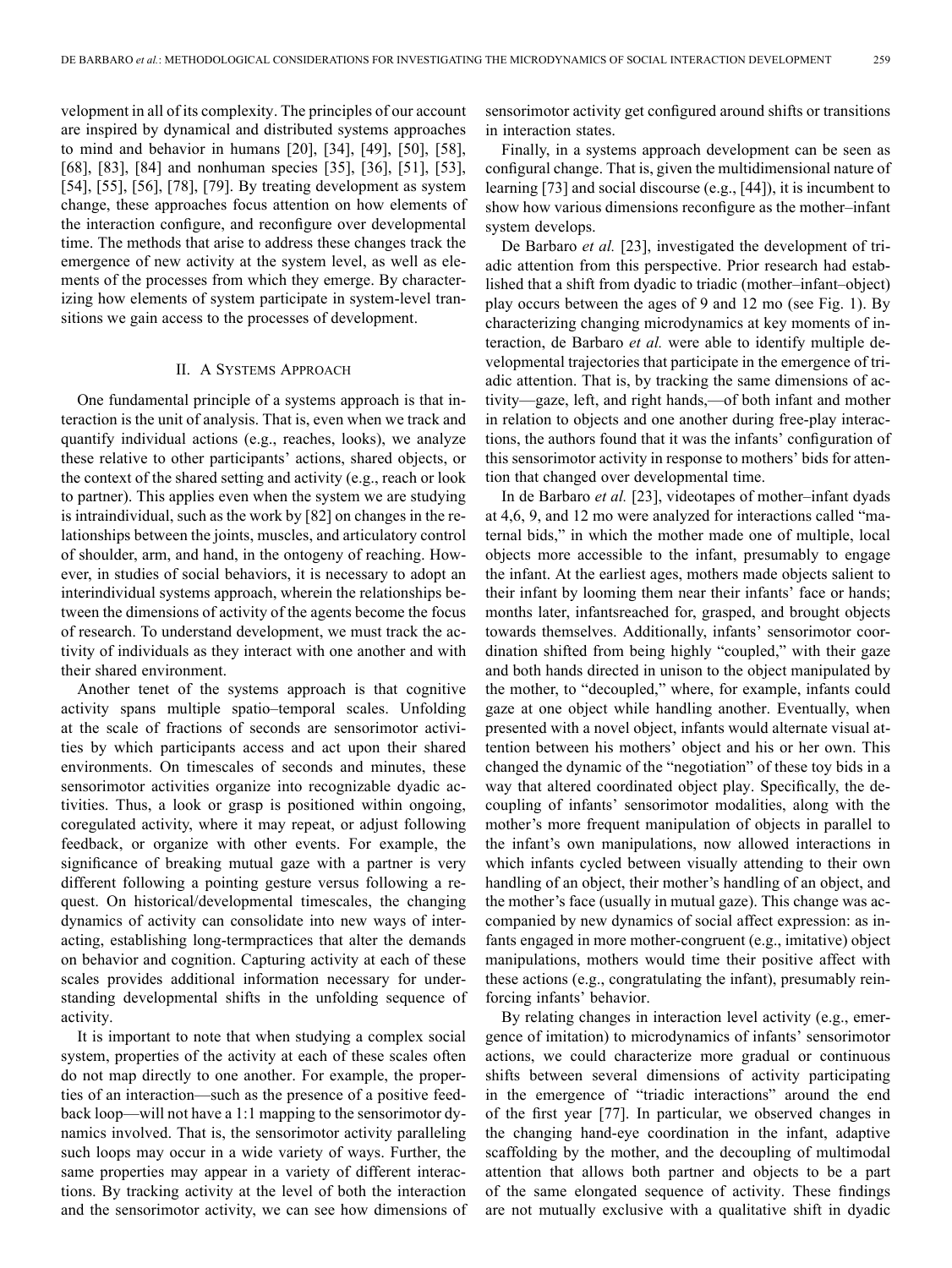interactions; indeed, a principle of complex systems is that quantitative shifts in components can result in qualitative shifts in system states [76].

Recent technological advances can be leveraged towards this systems based approach to development. The emergence of small and inexpensive high definition cameras, sensors, and data storage promises to expedite the collection of many channels of temporally and spatially precise activity and physiological data. With these advances, we can now synchronize multiple independent streams of precise activity data with shifts in interaction-level activity.

Epistemologically, this increase in dimensionality of datasets allows researchers to shift scientific focus from discrete, present-or-absent *products* of social interactions to *process models* of interactions. Simultaneously capturing both levels of activity allows the researcher to characterizechanges in the timing and manner by which these component dimensions of activity participate across transitions in system-level activity. Assessed longitudinally, such analyses can reveal the developmental course of changes across transitions in mother infant shared activity and coregulation.

## III. GETTING TO KNOW YOUR PHENOMENON

Perhaps one of the greatest challenges in multidimensional, multiscalar, multiparty research is to define the relevant phenomena and to consider what elements of the activity are most important to capture for constructing a developmental account. Relevant timescales can vary widely. Hormones, for example, can act on timescales of minutes to hours, while other physiological shifts, like rushes of norepinephrine associated with surprise [4], come and go more quickly. An episode of imitation may occur on the timescale of seconds, but individual behaviors within the episode may unfold within 10ths of seconds, and underlying neural processing patterns on the scale of 100ths of seconds. Deciding which timescales are relevant to include depends both on logistical and theoretical constraints. Ultimately, all such decisions depend upon identifying the "phenomenon of interest."

Thus, "getting to know" your phenomenon is of utmost importance. We recommend a period of systematic but qualitative ethnographic analyses of interactions prior to formal data collection. Qualitative analyses allow for an in-depth analysis of the structure of episodes of interest, and generation of hypotheses about those events, without the constraints of predetermined categories that might obscure the developmental process. Careful scrutiny of video samples of the interactions of interest, at varied speeds, with notation and discussion, is also critical. Such foundational qualitative analyses can identify the boundaries of the social system of interest, and determine the spatial, structural, and temporal scales that will be optimal for the theoretical questions of interest. Methodological guidance for conducting extensive qualitative analyses can be found elsewhere (e.g., [59]).

This preliminary qualitative analysis can, and often should, be enhanced by pilot systematic coding. This is an iterative process in which coding schemes are tried, found wanting, modified and retried. It can be particularly helpful to produce visualizations during these preliminary attempts, prior to formalizing



Fig. 1. Screenshot of synchronized videos taken during infant-mother objectplay interaction in homes ([see de Barbaro et al. [94], for description). Note that camera angles focus on infant upper-body, mother upper-body, and the dyad from a zoomed-out perspective.

the final coding scheme. Different visualizations can abstract over different features of the data (see examples in Fig. 1 and 2) and thus serve as a tool for generating hypotheses [41]. During our research we repeatedly return to scrutinize video and visualizations to generate hypotheses about phenomena, test our formalizations, and interpret our results.

In observational studies like those described here, the processes of identifying relevant interaction level events, and selecting pertinent components of interaction activity to code in detail are tantamount to forming a hypothesis about which dimensions matter for the phenomena of interest. We now consider some factors relevant to defining these variables.

## IV. IDENTIFYING EVENTS TO FRAME INTERACTION ACTIVITY

Social interactions subsume such a range of contexts, activities, and behaviors that selecting a high-order category of interaction can be a daunting methodological decision. However, several heuristics can aid that decision. First, an age range should be selected wherein the phenomenon of interest is absent or rare at the younger end of the range, but robust and observable at the upper end. Based on the developmental changes of interest, researchers should select a social event category that "frames" or identifies key moments of the interaction for characterizing shifting microdynamics relevant to the mature phenomenon. In the case of our analysis on the development of triadic attention (de Barbaro *et al.* [23]), the framing event was the maternal bid; in the case of [82] analysis of the emergence of reaching, the framing event was all object oriented movements. These framing events should occur with enough frequency (either naturally or through some mild manipulation of the context) across the full developmental range so that there is adequate data for analysis of developmental change. Finally, the events should reveal sufficient variability across age, individual dyads, or both to support critical hypothesis testing regarding shifts in the phenomenon of interest.

Finding framing events that satisfy the constraints above (age-appropriate, frequent, variable) and other pragmatic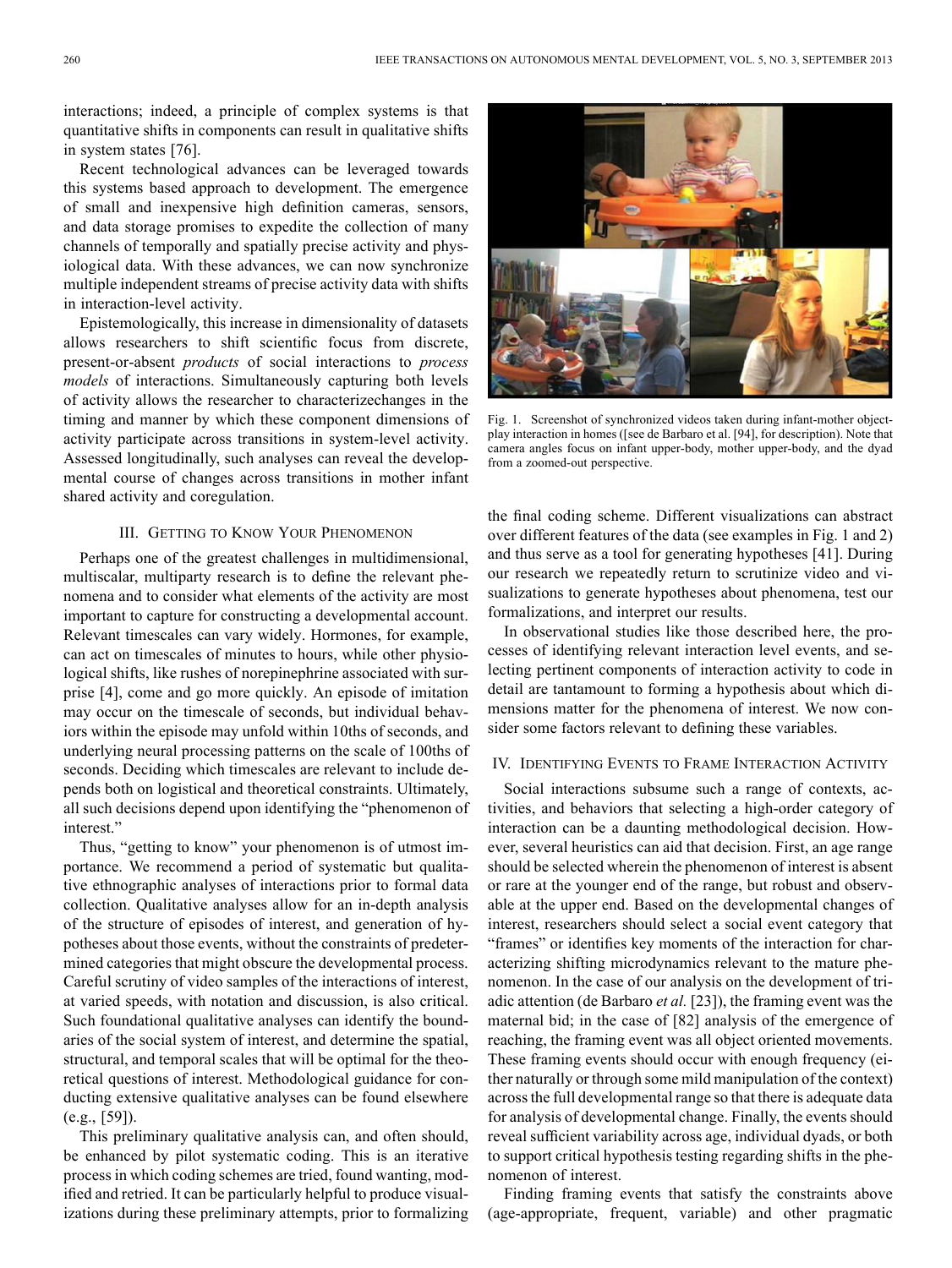

Fig. 2. Visualization (Mangold Interact) of three students' codes of manual activity (stacked vertically) created for a coding meeting. Colors indicate different coding categories as indicated by the key.

constraints (e.g., feasibility for systematic coding) can be challenging. One approach is to generate framing events through bottom-up, qualitative analysis. As described above, for example, de Barbaro *et al.* [23], observed, by extensively watching and discussing videos of mother–infant play, that infants responded very differently with age to mothers' bids to introduce new toys into joint play. As these changes fit and move beyond claims that triadic attention emerges around 9-12 mo, these maternal "toy-bid" events were selected as pivotal framing events. In practical terms, these events also were relatively easy to identify, and had certain common properties (e.g., initiating actions by the mother, shared targets of attention, etc.) that made it possible to compare across the full age range of 4 to 12 mo.

A different sort of interaction-level framing event is illustrated by [48] taxonomy of infant–parent dyadic behaviors, which parses periods of dyadic *symmetrical communication, asymmetrical communication, unengaged attention*, and others. The categories may manifest themselves quite differently at different ages, while still sharing important relational features. For example, in older infants symmetrical states encompass turn taking and imitation, whereas in younger infants they encompass coordinated smiling and bouncing. The use of such high-level constructs may shed light on the nature of important qualities of interaction such as positive engagement, regulation, feedback, and reinforcement. Such schemes are "risky" insofar as the categories are somewhat more subjective and harder to code, and may be difficult to replicate across social contexts or studies. Nevertheless, the use of such abstract categories in a systems analysis offers a powerful method to uncover details as to the changing dynamics of these important activities.

By aiming to find events that will stand as "naturalistic trials" of a particular type of real-world interaction, we will be best positioned to understand how the relevant microdynamics change across shifts in interaction-level activity.

# V. COMPONENTS TO TRACK

## *A. Embodied Modalities of Access and Activity*

At its core, cognition is perception and action, which are inextricably embodied processes. On the millisecond timescale,

we move and adjust not just our eyes, but also our hands, our posture, and indeed our whole bodies to gain access to, and act upon, features of our environments [40], [65], [80], including social partners. Infants' rapidly changing bodies and sensorimotor practices affect how and what they can access and act upon in their social environment. The environment is not static, however; caregivers' actions interact with the infant's ongoing activity and perception, modifying their experience and scaffolding learning. Our claim is that by tracking both parties' activity in detail, at a high temporal resolution, we can gain a direct read of developmental processes as they unfold.

For example, in a shared picture-book reading activity, instead of simply coding gaze, or specifying anamodal "focus of attention," tracking manual actions can provide an important details as to how dyads engage with the material. For example, who is holding the book, or who is turning the pages, will shape where and how gaze is focused, and thus what will be salient and prone to being learned (e.g., [74]). Similarly, as factors like posture and self-sitting also influence access to materials (e.g. [75]), coding the orientation of the infant's torso, hips, and head relative to the book and the parent may be revealing.

Sensorimotor development also changes infants' interactions with social partners [14], [16], [32]. For example, manipulating infants' posture can dramatically change the proportion of time that infants spend looking at social partners' faces [32]. Furthermore, parents adapt their behaviors to their infants' changing sensorimotor skill by producing different patterns of micro-behaviors to encourage increasingly sophisticated shared activity. For example, parents put their hands on their infant's hands to facilitate shared object manipulation [84], [93]. Likewise, gestures that begin as physically enacted forms of engagement can crystallize as symbolic activity, as the participants develop wellpracticed routines of interaction [51]. Finally, language and vocalizations are important activities in their own right whose timing in the unfolding activity may have important developmental consequences [43], [89].

#### *B. Measures of Affect and Arousal*

Another set of dimensions to consider coding are behavioral correlates of affect and arousal. For example, changing dy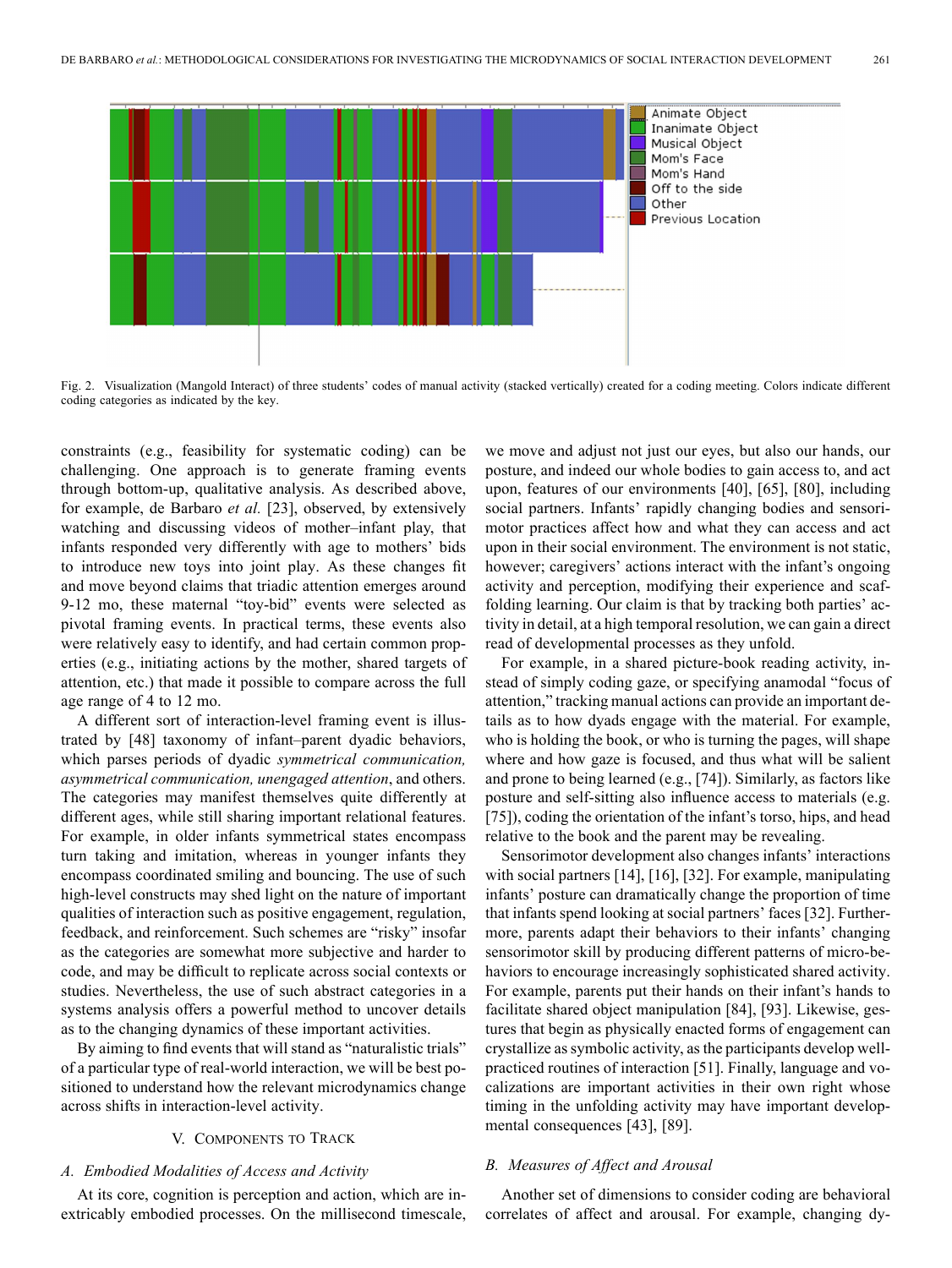namics of facial expressions [27] can be coded in infants [67] in precise detail using "FACS," a system for the micro-analysis of the different sets of facial muscles involved in different expressions. One challenge is that FACS coding is quite labor-intensive, even for trained coders—and training can be intensive. However, advances have also been made in the automated coding of such expressions (see also section IVB; [9], [62], and [64]). FACS coding could be used to capture changing temporal dynamics of musculature to gain insights into the emergence of categories of facial affect expressed by infants (e.g., [10]). Even simple measures of facial affect can be revealing in studies of social interaction. It can be particularly useful to look at the relative timing and extent of facial affect in both participants to address how such behavior facilitates the coordination of other activities. However, it is beneficial to collect a multiplicity of measures of affect and arousal if possible.

Affect and arousal are also embodied in other ways, such as rate of kicking or wiggling, or rate of sucking a pacifier (e.g., [11], [81]). Such measures can serve as theoretically relevant indices as well as converging measures of affect. Another option is to collect measures of autonomic nervous system activity. These include, for instance, galvanized skin responses, pupil dilation, and/or hormonal or other biochemical changes [13]. Some studies are now also looking at mother relative to infant measures, ranging from RSA to HR (e.g., [29]). This work has begun to document how autonomic states relate to social behavior and affect [30]. However, there remain many underexplored relations between ANS activity and learning (e.g., [22]).

# *C. CNS Activity*

While central nervous system activity certainly plays a role in all elements of activity described here, it is still mostly impractical to capture CNS activity during live social interactions. However, recent work from G.D.'s lab [61] has shown that dual EEG recordings from toddlers and parents, submitted to ICA analysis techniques, can be used to capture cortical electrophysiological components of *murhythm* suppression [69] during interaction. This marker of a "mirror neuron" system was detected both when toddlers took a turn in a dyadic game, and when they watched their parent take a turn. Notably, a touchscreen recorded game actions, and an optical motion-tracking system (Natural Point, USA) allowed the synchronization of EEG with both discrete and continuous arm and head movements of both participants. Although such a system is currently quite difficult to design, resource-demanding, and somewhat limiting of natural behaviors, it can integrate otherwise unattainable combinations of data relating CNS activity to minimally-scripted social behaviors.

As our measurements of behavior in interaction gain accuracy at fractions of seconds, they begin to approximate the functional timescale of peripheral and central nervous system activity. This is critical to illuminate the functional significance of central and peripheral nervous system activity for social interactions, and vice versa (e.g., [63]).

# *D. Extended Timescales of Activity*

Finally, embodied interactions also occur within longer timescales of social activity, including relationships, family dynamics, neighborhood, socioeconomic strata, and other aspects of culture [60]. These factors impact the dynamics of unfolding interactions, for example via the history of fathers' play with children [88], or where mothers traditionally place their infants [14]. If the focus of a study is on interactions that occur over minutes, such factors will tend not to change over the course of such an interaction. However, these factors are "contexts" which may powerfully affect the dynamics of interactions. At a minimum, these contexts should be considered in the interpretation and generalizability of the results. In addition, ethnographic methods, including interviews, questionnaires, and sociological data (e.g., census) can provide covariates for more systematic study. Such approaches can also benefit from developing creative measures such as assessing neighborhood wealth in terms of the proportion of cracked sidewalks [47] or assessing stress of air traffic controllers via average visibility during shifts [70]. Used in conjunction with the above assessments, such parameters can generate a much richer account of the system under study.

#### VI. SYSTEMATIC DATA COLLECTION

#### *A. Choosing An Environment and Paradigm*

The decisions of which behavioral systems and which timescales are relevant will partly determine what data will be captured. The physical environments available for recording interactions are an additional determining factor. In general, the environment should have sufficiently high degrees of freedom for the social activity to unfold in a variety of ways. However, somewhat restricting the range of the environment is necessary to avoid problems with data variability.

One decision is whether to record behavior in an environment familiar to the dyad, or a controlled but unfamiliar environment (i.e., laboratory). The advantage of recording data in familiar environments is that they allow us to observe processes of cognition as they occur "in the wild". The affordances of naturalistic environments may provide structure important for understanding developmental processes. As an example, [26] found that 1-year-old infants virtually never followed their mother's gaze in a cluttered environment, indicating that features of the environment can shift outcomes of interaction (see also Deák, Krasno, Triesch, Lewis, and Sepeta, 2013). Our experience recording naturalistic social videos in living spaces—homes, zoos, and native habitats—underscore several important limitations and challenges. For example, in homes it is critical to map out rooms and light sources, and define a location where mother–infant dyads will interact. Deák and colleagues [21]also set constant distances and angles between cameras and participants, and altered lighting when necessary. Other factors to control in home environments may include visual clutter and distraction, ambient sound, and the presence of other human or nonhuman animals.

In laboratories, of course, the advantage is that these features can be controlled. This can make video consistent and controlled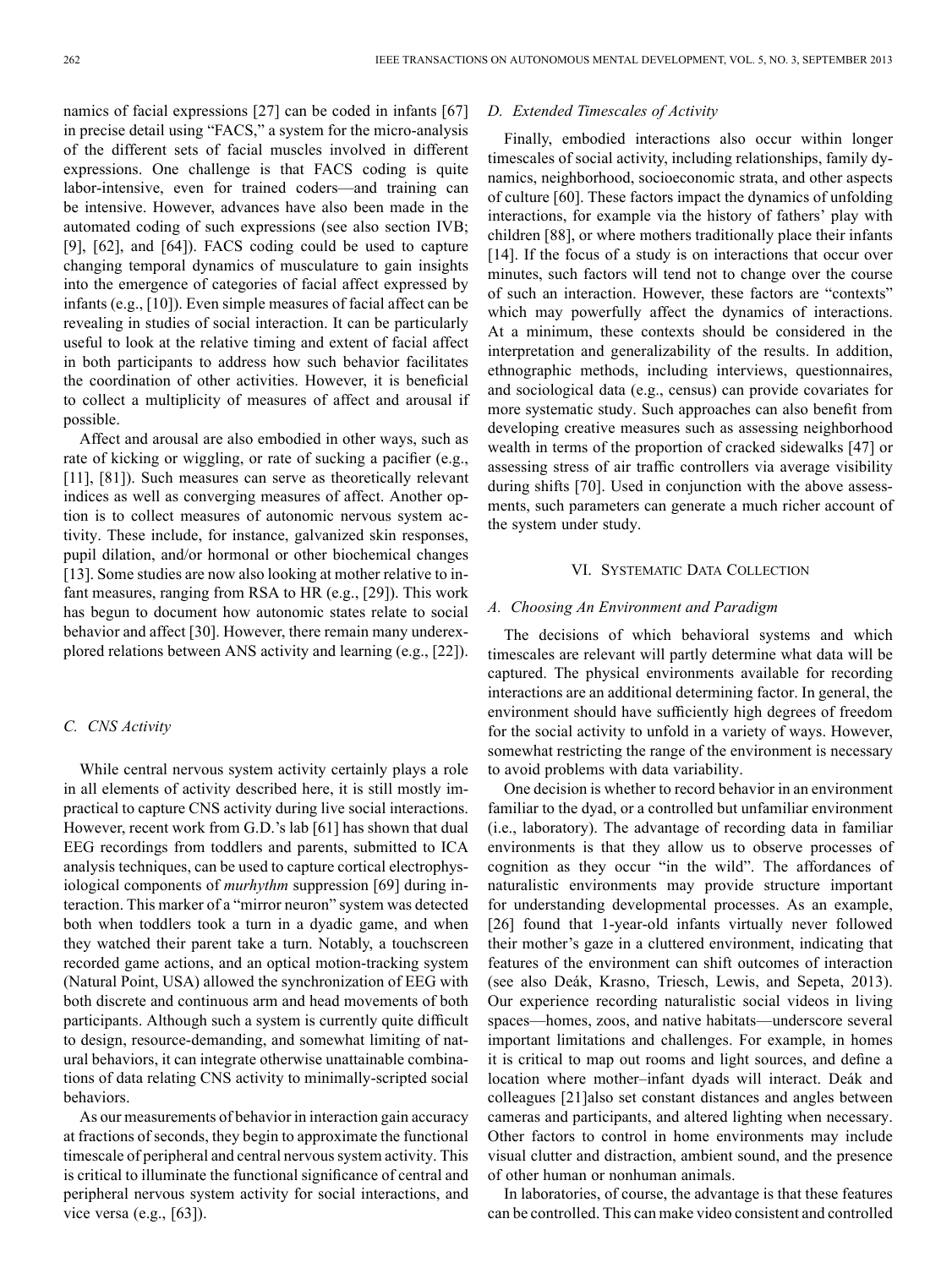enough to support the use of computer vision coding of certain elements of the interaction, thereby greatly reducing video coding time (see reference to [89], below).

Another decision concerns how to allocate recording "bandwidth" to behavioral systems. In home or field settings, it is challenging and sometimes impossible to collect multiple video streams to record micro-behavioral details. Even in laboratory environments it is currently challenging to synchronize multiple full-resolution (NTSC) video streams. Thus, researchers must decide how important it is to have synchronized high-quality or high-definition video. If, for example, close-up face video is a priority, it is also important to collect zoomed-out contextual video of both participants from at least one angle for understanding the nature and timing of the interaction. An example of this, from the Deák laboratory, is shown in Fig. 1.

Moreover, collecting close-up face video will limit how dyads can move around. This restriction can introduce stress and frustration, especially for infants aged 10–18 mo, but even older children tend to move around much more than adults when seated, and restricting motion will elicit emotional responses that alter the quality of the interaction. By contrast, allowing participants to move freely will, given current technology, limits access to fine-grained actions such as changes in facial expression. We thus constantly negotiate a tradeoff between capturing relevant data (i.e., sufficient for analysis) and capturing representative data (i.e., minimally affected by the study design).

#### *B. Human Coding*

Given an adequate video dataset, coding by trained observers allows quantification ofa wide range of behaviors, and is potentially the most judicious mediation of nuanced social distinctions. After all, the human system for detecting social information has developed over millions of years, and utilizes "wetware" that is faster and more powerful, by an order of magnitude, than any silicon computer. In particular, human coding is typically necessary for tracking shifts in activity at the level of interaction, which often requires integration across many different channels of activity. The variation across micro-level dynamics makes it nearly impossible to derive such codes from automated sensors or machine coding.

For a basic introduction to behavioral coding methods of social interactions, see [5]. Hand coding can be conducted inexpensively using sophisticated open-source freeware such as ELAN ([86], available at http://tla.mpi.nl/tools/tla-tools/elan/). Alternatively, commercial coding software such as Mangold-Interact (http://www.mangold-international.com) or Noldus Observer (www.noldus.com) provides additional features such as automatic kappa calculation, and simple visualizations, which are useful for attaining high intercoder reliability (see Fig. 2). Given the difficulty of this process with complex naturalistic video records, such functionality is significant.

Other aspects of the human coding process involve laboratory management. Many university laboratories train undergraduate students to code for experience or course credit. Each of the authors has developed a practicum/seminar course to train undergraduate students in the theories and methods of social behavior research, and many work on projects that include video coding. Importantly, these student collaborators often become critical collaborators and informants who assist us in quality-testing and improving nascent coding schemes.

However, there are inherent shortcomings of hand-coding. The most significant is that it is extraordinarily time-consuming. For *each* dimension of activity coded in our dyadic object-play project, developing coding schemes and training to reliability required several months of weekly meetings with 3-4 students, each of whom coded 6-8 hours/week. Thereafter, experienced coders may require up to 1 hour/minute of video to code a single behavioral dimension.

One way to reduce coding time and effort is to use eventbased coding rather than continuous coding of the interaction. In event-based coding only those subsections of the interaction defined by the event are coded. Note, however, that it is also necessary to code "control" intervals to compare with the critical framing events. In these cases one can select random, equal-duration intervals that do not contain the critical framing events, or select the intervals preceding or following each framing event.

Another way to reduce coding time is to begin with relatively high dimensional coding of a randomly selected subsample of the entire data set. Preliminary analyses of such a dataset is an efficient way to verify which dimensions of activity are critical for quantifying the dynamics of interest. In our analysis of infant-parent object play, we first coded a subset of five dyads across four longitudinal sessions, and then used a more restricted coding scheme on a larger sample of 26 dyads.

Two other problems should be considered: One is that in spite of the best efforts to maintain coders' blindness to prior hypotheses, and to establish high independent intercoder reliability, human coders cannot always "filter out" potentially relevant but extraneous information to focus objectively on a single behavioral channel. For example, a coder's estimate of a caregiver's intelligence or social class might color the coder's judgments of that caregiver's parenting behaviors. Such difficulties may be reduced by judicious use of blinding methods (e.g. covering parts of the video or video without sound). The other limitation is precision. For example, coders cannot typically resolve the gaze-direction of infants in naturalistic interactions within  $10^{\circ}$  visual angle, even from fairly high-quality video. (Note also that infants' actions are less "sharp" than adults', and usually cannot be coded with equal precision.) If more precise gaze direction measures are needed, head-mounted eye trackers are an increasingly useable option (see below). Otherwise, it will be necessary to use a smaller number of more encompassing looking-targets or location codes.

#### *C. Standards of Reliability*

High standards of reliability are important for the validity of human coded data as well as testing results of machine vision data. Reliability is quantified with Cohen's kappa statistic [17], which corrects for agreements expected by chance. Values of Cohen's kappa above. 75 or. 8 have historically been described as excellent [7], [31]. Based on systematic study, Bakeman *et al.* [7] report that this range of kappa corresponds to approximately 90%–95% accuracy given coding schemes with 5 or more categorical distinctions or codes [8]. As the number of codes decline, the variability of prevalence across codes is increasingly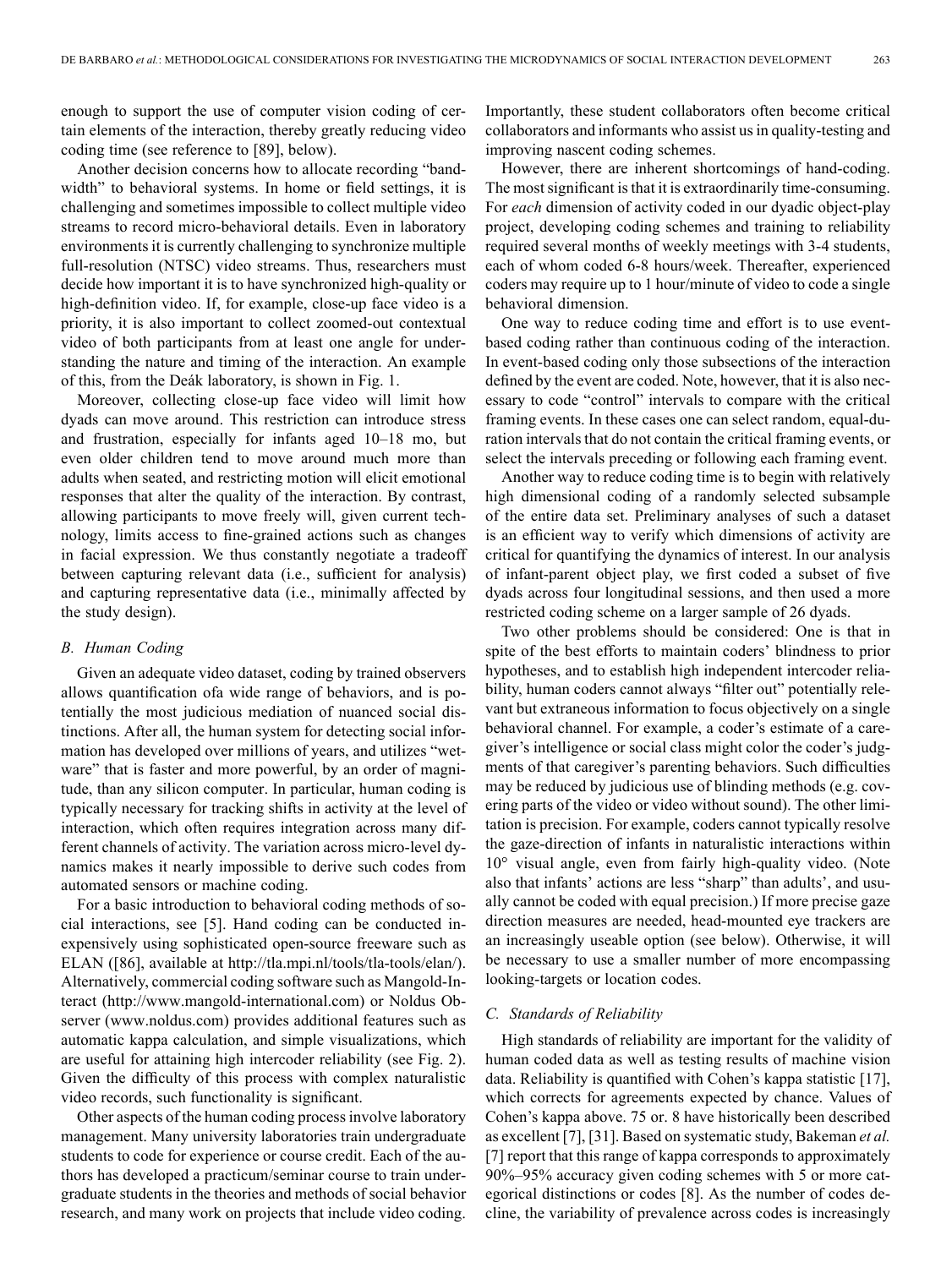relevant for modeling the relations between kappa and accuracy. For example, given a coding scheme with only 2 codes, kappas between. 44-.81 can correspond to a high (90%–95%) degrees of accuracy, where the more equiprobable the codes, the higher the kappa values must be to attain a given accuracy [8]. Thus, kappas below. 75 may be acceptable given the particulars of the coding scheme and the distribution of behaviors observed. For a full table detailing these expected values, please refer to [7]. However, note that, as prevalence of events becomes more variable, lower values of accuracy correspond to increasingly higher rates of false negatives, i.e. failures to identify the presence of rare events, thus, it is preferable to insist on higher values of accuracy.

We use a number of heuristic practices to facilitate highquality human coding. First, for kappa calculation we utilize a single frame time unit (at 10 or 30 f/s; referred to as timeunit kappa by [7]. This encourages 'sharpening' of temporal resolution, which is critical for accurate assessment of durations of events and timing across multiple modalities of activity. Second, it is advisable to code behavioral dimensions independently, one at a time, and integrate the data post-hoc. When coders must attend to too many dimensions of activity, reliability tends to suffer. Third, when developing a new coding scheme, it is advisable to work with teams of several coders, each coding the same video. This allows a 'triangulation' of difficult classification decisions. A common method during both development and reliability training is to generate kappa tables and identify challenging codes by finding higher off-diagonal cells (i.e., events with different codes from two coders). We have found it immensely useful to organize coding meetings with students around shared visualizations of each coder's codes, stacked to display differences in timing and application of codes between coders (see Fig. 2). This provides a qualitative representation of reliability that makes details about the nature of mismatches apparent, more quickly guiding additional clarification or redefinition.

Ongoing weekly group meetings and regular cross-checking is necessary to avoid "drift" in coders' judgments about the most precise and ambiguous events. In addition, not every student is capable of accurate coding: selectivity of coders is crucial. G.D. has found, in training dozens of student researchers on behavioral coding, that grade point average is the best predictor of coding ability. Finally, a long-term commitment from students (e.g., minimum of 300 h of effort) tends to improve coder expertise, commitment, and work quality.

# *D. Automated Coding*

A growing range of technologies are available for automated data collection in studies of naturalistic social interaction [66]. Here we outline current technologies that may be useful for coding features of embodied attention and action within social contexts, including sensors for eye tracking and motion capture, and computer vision algorithms.

Eye tracking fixations to computer monitors is a well-established methodology, but this precludes almost all naturalistic social interactions. Recently, however, several labs have developed eye-trackers integrated with head-mounted cameras, allowing participants to freely interact while generating gaze–direction data [38] Postprocessing by human coders may be necessary to identify or classify the target of each fixation marker; even this task might be facilitated with automated machine vision (e.g., [74], [90]).

Motion tracking of participants' body parts provides the most precise data available on sensorimotor dynamics. However, it is relatively expensive and it places numerous constraints on data collection: participants must wear suits or wired LEDs, or reflective rigid markers. Increasingly systems are utilizing smaller markers, and systems such as Sony's Kinect offer the possibility of fast marker-free tracking. However, such systems considerably limit the mobility of participants. Additionally, it is computationally complex to recreate dynamic models of the face, or hands, or locomotion bodies. Thus consider judiciously if your question requires yaw, pitch and roll as well as XYZ coordinates of activity in space or whether simply the amount of activity, which could be captured via a simpler and less expensive sensor such as an accelerometer.

As an alternative to sensors, machine vision algorithms can be designed to identify visual features in video. Machine vision algorithms have been used to identify dynamics of facial expression [9], [64], hands and objects [90]. Such algorithms typically apply filters across the 2-D video images to identify, for example, swatches of a certain hue, or illumination patterns of specific frequencies. Generally, more stark contrasts and specific distinctive features (e.g., color, edges, motion) function better. For color or internal edge features, lighting that will reduce any overlaying shadows (i.e., diffuse lighting) is ideal, and backlighting in particular is to be avoided, as it obscures all contrasts but that of the silhouette. To facilitate machine vision analyses, [90] used a completely white room with three different toys, each of a single color. This facilitated automated identification of hands and objects. However, human coders were still necessary to distinguish between hands hovering over to ys and contact with toys. This underscores the points that just as human coders must be trained to reliability on each behavioral dimension, and code in separate passes, a machine vision algorithm often will have to be developed and trained on each behavioral dimension. Moreover, just as human coding benefits from multiple video angles, each machine-coding algorithm will have ideal angles.

Another caveat is that reducing the complexity of context of the environment and range of behavior to facilitate machine coding can reduce the naturalism of the interactions and potentially alter participants' social behaviors. For example, the uniquely colorful objects in [90] paradigm might have been unusually salient attractors of toddlers' attention. As noted above, such features of the environment might affect the outcomes of the interaction.

Ultimately, as machine vision algorithms are highly sensitive to the particular conditions of recording, it is almost always necessary for behavioral researchers to collaborate with machine learning researchers to train machine vision algorithms on a given dataset and, to design video collection paradigms *a priori* to facilitate machine coding. To facilitate use of pretrained automated systems, for example, such as automated FACS coding systems, pilot testing with preliminary videos from the target dataset is critical. Qualities of the video such as illumination,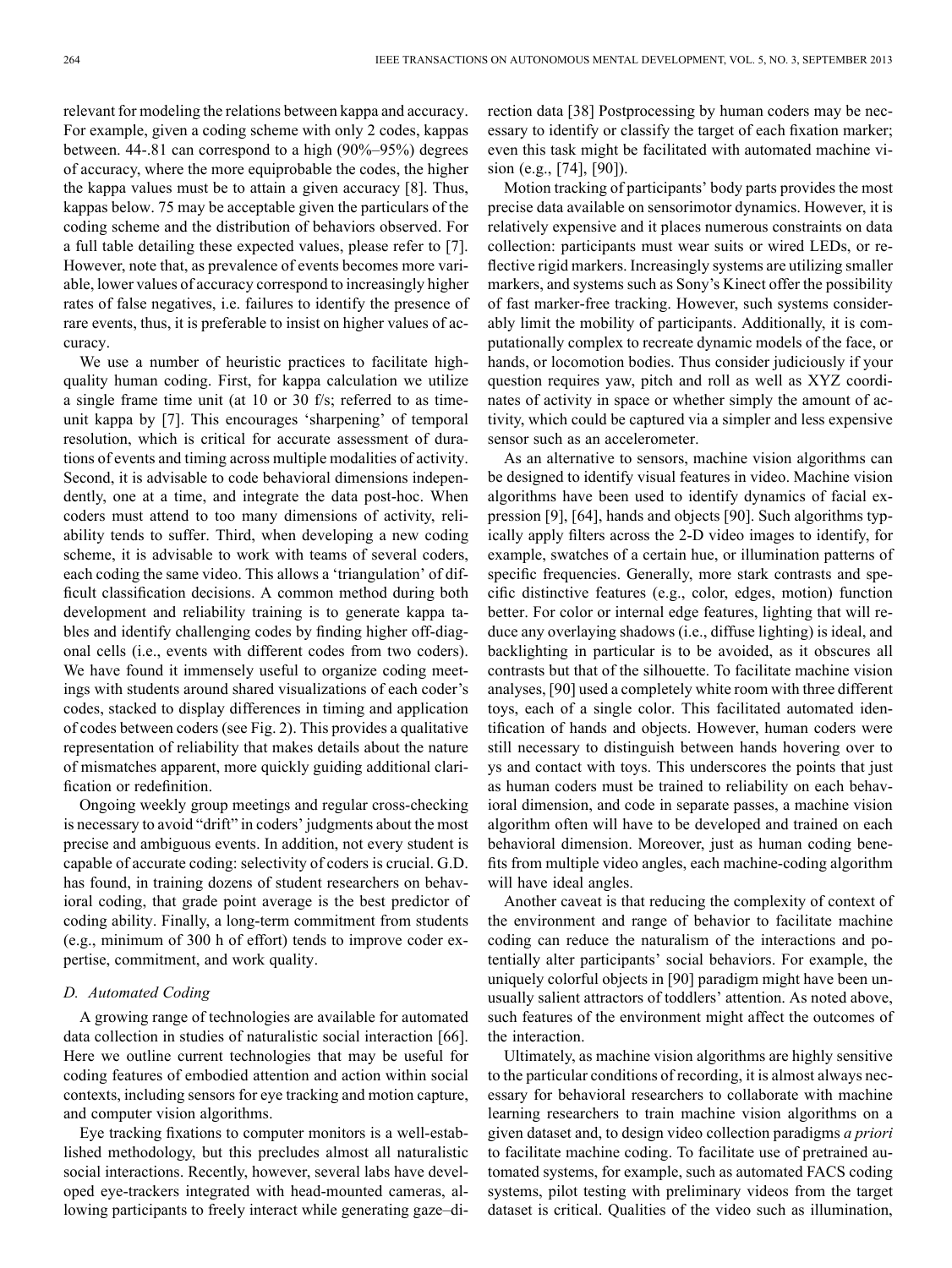angle, image size, amount of movement, and resolution can make these tools unusable. Other systems may simply lack relevant training for young subjects. For example, the Microsoft Kinect commercial motion sensor's stock software can robustly find and track adults' and children's actions, but our pilot trials indicated that it does not robustly track infants' bodies (presumably due to their different body-part dimensions).

A final point is that in automated collection and coding of social interaction, measures must be synchronized, and this requires planning. One of our best solutions is a clap-board used in movie-making, outfitted with rows of LED lights that flash whenever it is clapped. This produces a punctuate, synchronized light flash and noise that can be detected by multiple cameras and microphones. The light trigger could also generate an electronic output signal for a computer that is recording, for example, motion capture or physiological measures.

# VII. DATA ANALYSIS

#### *A. Sequential Analyses*

Analytic approaches to the dynamic qualities of social interactions fall under the umbrella of *sequential analyses*. Excellent introductions to using these methods for social interaction studies are provided by Bakeman and Gottman *et al.* [5], [7], [41], [45], [46]. Here we provide a brief description of these methods and the questions they can answer.

Many past sequential techniques characterize dynamics within a single dimension of activity. The simplest consider statistics for individual codes, such as rate and duration of gaze fixations, or mean gaps between instances of infant smiling. Sequential contingency analyses can be used to test the likelihood of sequences between events or states in a single dimension of activity. For example, [2] examined which kinds of dyadic states precede states of coordinated joint attention. The simplest contingency analyses examine cooccurrence between states or alternatively transitional probabilities between states at different time lags (e.g., "1-back" states). More complex multiway contingency table analyses (e.g. using log-linear models) can examine such transitional probabilities relative to other variables such as infant gender or mood. The latter variables serve as constants for these analyses.

Other analyses examine relations between pairs of dimensions—for example, the likelihood that mothers will synchronize motion with utterances to infants (e.g., [42]). Dependencies between dimensions can be tested via creating a temporal window (e.g., to quantify the likelihood of infant gaze shifts within 5 s of a parent's point). Subsequent tests can consider the proportion of event sequences, the timing of sequences, or both.

Timeseries analyses can characterize cycles of activity within and between sequences of activity measured at uniform intervals of time. Such analyses were used to identify that cyclic patterns in infants' activity are not periodic but rather fluctuate in response to cycles in the mother's activity (e.g., [57]). Also, changes in infants' activity precede *and* follow changes in mothers' activity, indicating that infants not only respond to but also influence parents' activity [1], [19], [57]. These analyses characterize important dynamics of mother–infant activity.

In sum, the goal of sequential analyses is to find quantitative patterns of the dynamics of infant-parent activity. Within our approach, we utilize these varied techniques to characterize changing dynamics within and across components of interaction before, during, or after framing events relevant to qualitative shifts in system level activity (see Section IV). In particular, we use these tools insofar as they allow us to create quantitative measures of activity that span the entire time period of developmental interest. This is critical for a quantitative assessment of the changing processes accompanying shifts in system level activity.

In the remainder of this section we describe special considerations, common problems, and best practices for using sequential analyses with multiple time-scale, multimodal datasets of naturalistic interaction.

# *B. Special Considerations for Analyzing Multiscale, Multidimension Social Data*

The statistical tools for analyzing developmental social behavioral systems are derived from standard sequential analyses. However, such data merit additional considerations.

Sequential analyses of one or two binary dimensions of activity are relatively straightforward. However, when additional dimensions of activity with multiple values are added, there can be a computational explosion of analytic possibilities. For example, the number of possible time series relations to be explored increases exponentially. Even a somewhat reduced state space of our mother–infant object-play data, considering all combinations of five channels with three values each, yields 225 possible 1-back transitions between states. Given the expense of collecting and coding large social-interaction data sets, such a state-space will typically be too large to explore. If a state-space is too sparse, analyses will be weak, and results will not plausibly generalize to other contexts.

The problem of computational explosion can be exacerbated by the fact that regularities in the activity may differ or shift across the interaction. These changes are unlikely to be random: for example, the timing of infants' gaze-hand coordination may be quite different when reaching for "novel" objects versus cycling attention to objects in their lap. Mothers' responses to infants' smiles early in an interaction might affect infants' later bids and the dyad's unfolding action sequences. Patterns of activity can also shift during an interaction due to dynamic factors such as infant fatigue or hunger.

Given these concerns, preliminary focused examination of video samples and preliminary data analyses and visualizations are necessary to restrict the main hypotheses and the search space. We have two main strategies in this vein.

First, we use our framing events (see Section IV) to parse the stream of interaction into naturalistic events like "trials." This parsing is analogous to time-locking cortical activity to stimuli in event-related-potential (ERP) analyses. Within these trails we utilize classic sequential analysis techniques to quantify the microdynamics of activity of component dimensions of activity. These can range from the presence or absence of activity, event contingencies, and temporal relations, both within and between behavioral dimensions.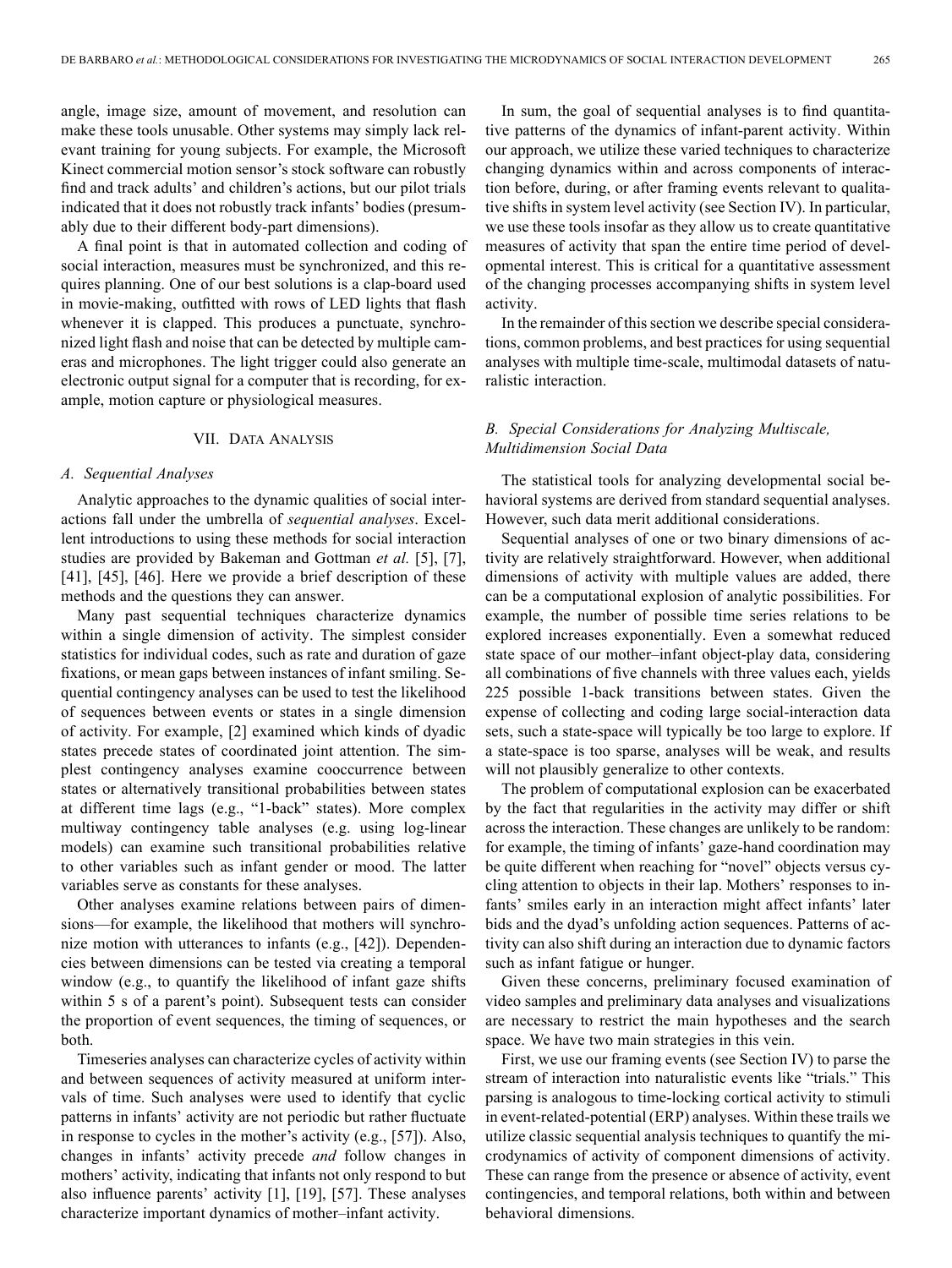Thus, in our approach, tracking system-level activity in combination with micro-components has multiple functions. Epistemologically, characterizing the configurations of component dimensions at key moments of interaction relevant to shifts in system activity can reveal the nature of developmental processes. Analytically, these framing events can make identifying regularities in complex data more tractable. Specifically, framing events function as hypotheses for narrowing the search space. Of course, the strength of this approach depends on preliminary qualitative examination of the data.

Additionally, at the stage of analysis, iteratively cycling between various visualizations of data and inferential statistics will be critical. As [7] note, sequential analyses are not "off the shelf." No single analytic tool can characterize dense, multichannel behavior dynamics of social interaction. Investigators should anticipate a laborious process of converging on a set of tools that will capture the temporal dynamics of interest. The importance of this process is recognized and has been articulated by others [39], [41], [92]. In the next section, we provide examples of this process from our own analyses.

Finally, before moving to the next section, we note that analyses may also be facilitated by a growing range of bottom-up or data-driven approaches to finding regularities in dense, high-dimensional social-behavioral data [15], [91]. A full review is beyond the current scope of our paper; but we anticipate continued expansion these approaches.

#### *C. From Data Visualization to Summary Measures*

Iterative cycles of creating visualizations and preliminary measures to capture dynamics surrounding framing events can inspire insight as to the specific measures or models which will best capture the dynamics of activity observed surrounding the framing events, as well as to precisely identify parameters of framing events or summary measures.

For example, our qualitative analyses of mother–infant object play indicated that whereas 4-mo-olds directed gaze and manual activity to objects manipulated by their mother, older infants were increasingly able to cycle gaze and manual contact between objects manipulated by mothers and other objects. To characterize this longitudinal change, we coded all of infants' looking and manual actions to each object, relative to mothers' periodic bids to introduce new objects.

As described in Section IV, the start and stop boundaries of framing events may be defined via independently coded states of interaction. Alternatively, the boundaries of framing events may need additional operationalization to best captured changing dynamics across the developmental period.

For example, observations of data indicated that the bid negotiation resolved very quickly in younger infants relative to older infants. In particular, older infants often distributed activity between bid toy and previous toys for extended periods of time, a feature of the response to the bid we found theoretically salient. Typical event-related analyses identify a fixed "window" of activity following the catalyzing event. However, in order to characterize the changing dynamics surrounding the bid event quantitatively, we needed to operationalize the response to the bid in a manner that would capture both dynamics but would also not overshoot the "true" negotiation, obscuring the dynamics following the bid. This required us to use particular features of the unfolding activity following each presentation of a novel toy, within each interaction, to "set" the end of each bid negotiation.

To identify the parameters that would best satisfy our conditions for the framing event, we went through multiple iterations of algorithms to identify potential end conditions. Bid negotiation periods from each iteration were overlaid upon visualizations of mother and infant sensorimotor activity (see Fig. 3). This process allowed us to operationalize the event to best capture our intuitions regarding the relevant period of negotiation. As with more formal machine learning optimization approaches, it is critical to use only a subset of data (we chose 5 of 26 dyads) to use during this process of operationalizing framing events or outcome measures. This ensures we are not over fitting our measures to our data.

Next, a variety of visualizations of component dimensions before, during, or after the framing event can be used to qualitatively characterize the dynamics of activity. As the microdynamics of multimodal, multiparty activity are only beginning to be studied, beginning this process with raw data is critical so that dynamics of activity can be accurately represented and characterized. Summary measures can obscure important unknown dynamics. Note that a variety of visualizations, each abstracting or highlighting a different element of the interaction, will be useful for identifying and characterizing temporal dynamics of activity.

For example, Fig. 4 shows time-line visualizations representing how infants directed visual and haptic activity to newly offered toys, versus any other object during the negotiation following each maternal bid (see Fig. 4; see [23]). We created these timeseries by summing the number of infant modalities directed to the bid object (in solid green) and all objects (in dotted red). From this we were inspired to derive an outcome measure, *total modality time* (TMT), by summing these curves across all frames occurring within the boundaries of the bid negotiation (i.e., taking the area under each curve). Our final summary measure is the relative proportion of the TMT to the bid toy relative to the TMT to all toys.

However, TMT curves and measures gloss over various other patterns, such as the timing of directingmodalities to objects, or the dynamics of continued mother activity during the bid effect. To capture these dynamics additional measures and perhaps novel framing events might be created and defined, and these would be best facilitated via other visualizations (e.g., Fig. 3).

#### *D. Software for Data Analysis*

Standard coding software (Mangold, Noldus, Elan), as well as specialized analysis programs such as GSEQ, developed by [6] provide tools for accessing, manipulating, visualizing and analyzing sequential analysis data. Each of these programs allow researchers to combine dimensions of activity and perform contingency and simple event-sequential analyses, with GSEQ offering the most flexible and powerful tools for state based analyses. Additionally, most can create simple visualizations. However, the inflexibility of these visualizations, and the overall focus of these programs on event-based analyses in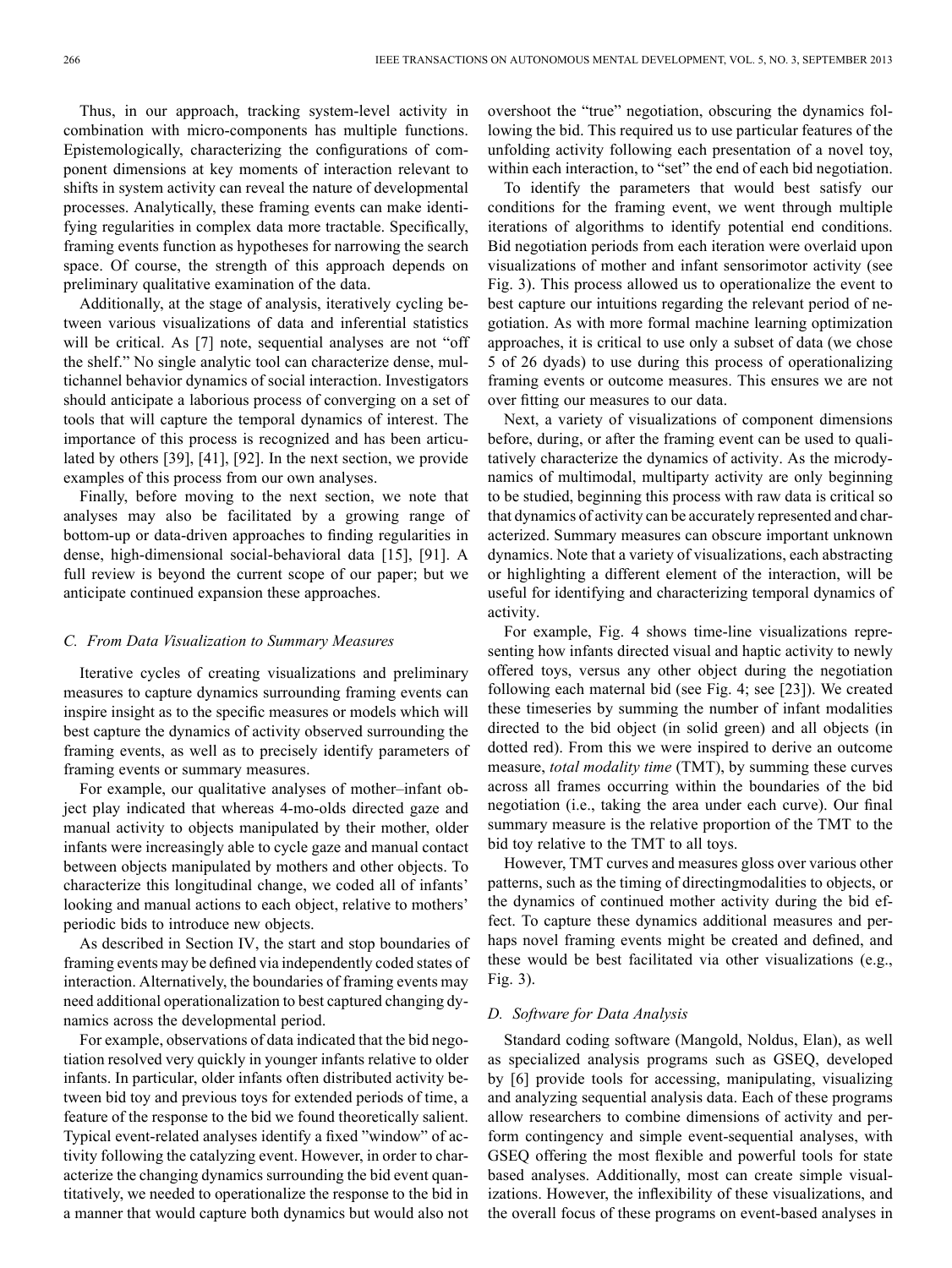![](_page_10_Figure_1.jpeg)

![](_page_10_Figure_2.jpeg)

1020304050607080901001020304050607080920212223242526272829808182838485868788898001020 Time (seconds)

Fig. 3. Typical multimodal activity in (3a) 4mo and (3b) 9 mo interacting dyads. Note that interaction in (3a) is 45 s in duration, while (3b) is 70 s. Segments along the y-axis indicates a specific partner (infant or mom) and sensorimotor modality (gaze, hands). Colored marks indicate, frame-by-frame, moments of sensorimotor contact with any of three objects (indicated in green, blue, and orange). Maternal bids are indicated via arrows; boundaries for bid negotiation periods are indicated via black boxes. Fig. (3a) shows a 4 mo dyad with complete transition of gaze and hands from previous object to maternal bid object. By contrast Fig. (3b), at 9 mo, shows cycling of infant modalities between maternal bid toy and previously attended toys (within each of three visible bids). Bids are labeled with the TMT outcome measures.

![](_page_10_Figure_5.jpeg)

Fig. 4. Each panel indicates a fixed window of interaction 2 s prior and 30 s following an instance of mother's presentation of a novel bid object (MB, set to time  $= 0$ ), (4a) at 4 mo, (4b) 6 mo, and (4c) 9 mo. Solid green timeseries indicate the total count (i.e., the sum) of infant modalities (including gaze, right hand, and left hand) directed at bid object at each frame of interaction. Dotted red timeseries indicate the sum of infant modalities directed toward all objects (including bid object) at each frame of interaction. Note the increasing proportion of modalities to nonbid toys after 4 mo, and the more frequent and higher amplitude activity (corresponding to more rapid cycling of multiple modalities, e.g., gaze and hands rather than simply gaze) to the bid toy between 6 and 9 mo.

1-2 dimensions may limit the cyclical process of exploration, analysis, and discovery that will often be necessary to discover complex multimodal dynamics. Nevertheless, such tools may efficiently guide simpler analyses such as identifying cooccurrence or latencies between modalities.

For more complex dynamics, programming languages such as Matlab are preferable in that they are much more flexible in visualizations and in the range of analyses supported. However,

they require some coding skill. Alternatively, in the case of visualizations, ChronoViz (http://chronoviz.com/index.html) provides Mac OS users with a user friendly open-source toolkit for flexibly integrating and plotting many types of heterogeneous time-coded data simultaneously with video [37]. For complex analyses, the use of flexible programming software may be necessary.

If Matlab or a similar programming language is used for analyses, we recommend storing data in the form of timeseries. Integrating all variables in a common temporal structure is important for looking across different temporal scales of activity, and timeseries provide a highly flexible format for the various sequential analyses that may be of utility [7]. Categorical data with multiple categories (e.g., targets of gaze) can be transformed to an equal number of binary time series indicating gaze activity to each target. For state based analyses, time series data can easily be transformed into events.

In an integrated dataset of this sort, all dimensions of activity should be entered on the scale of the dimension with the smallest temporal unit. This means that slower-sampled variables will be represented as if they were sampled at higher frequency. This can be misleading. It is therefore important to make a reasoned decision about whether to assign the beginning or endpoint of a slower-sampled variable event to the time-point of the first, or maximum, or average datapoint of the highest-frequency variable's concurrent event. For example, if we are sampling EEG at 256 Hz and eye tracking at 100 Hz, a decision must be made about which EEG sample will cooccur with the corresponding eye direction vector that is sampled for every two to three EEG time points. The potential variability in sampling and reduction procedures means that when reporting methods for publication, the sampling rates for each dimension should be reported, as well as the procedures by which samples are reduced.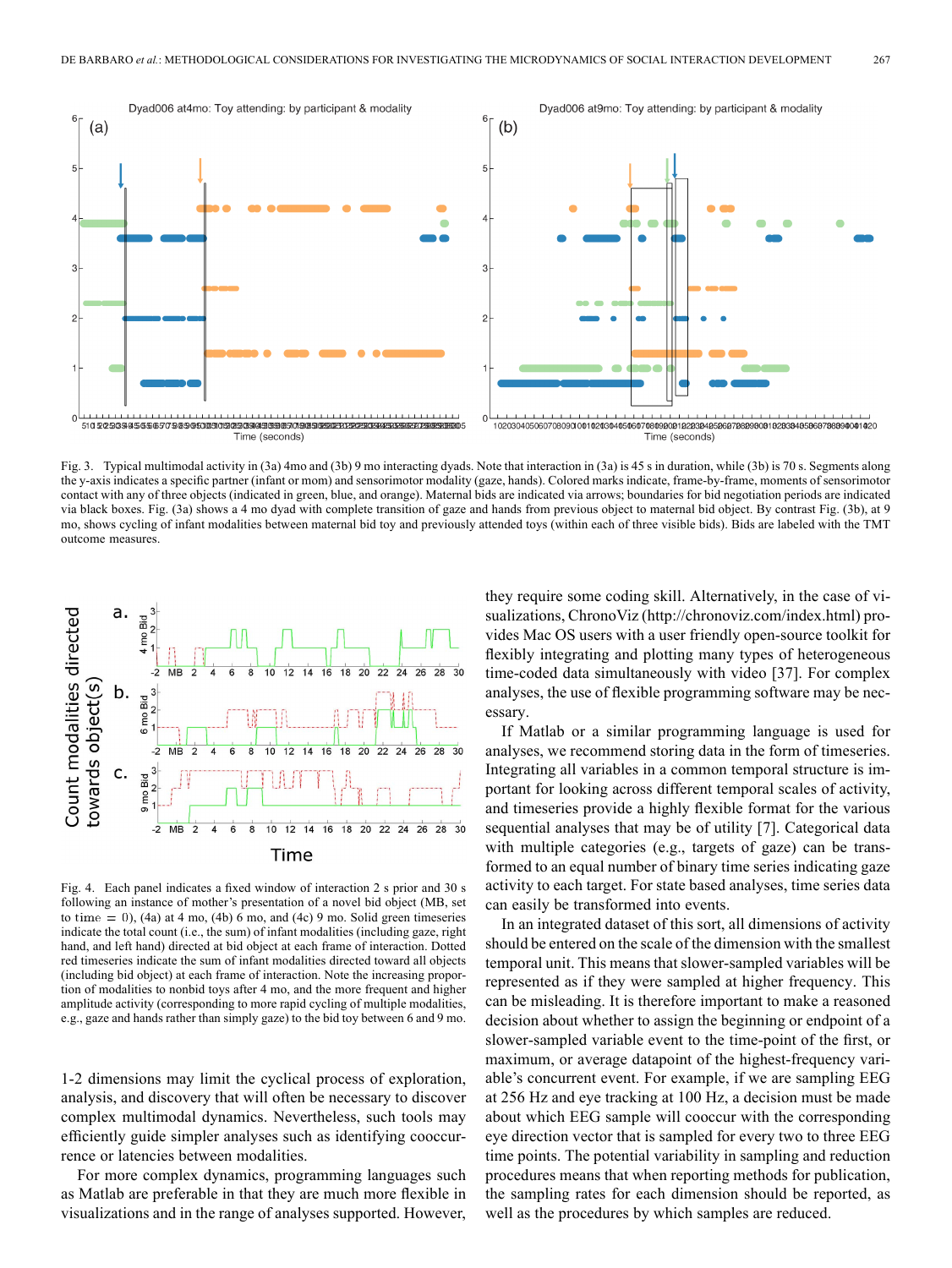# *E. Statistics*

Once features capturing dynamics of activity are identified and calculated, standard statistical tools such as  $t$ -tests and repeated measures analysis of variance (RM-ANOVA) can be used to assess developmental changes. For example, comparing the TMT for bid toys relative to other toys across the first year indicated that while infants attend to maternal bid objects across all sessions, increasingly over the first year they allocate more modality-time to other objects relative to the maternal bid object. In other words, the shift to triadic attending at the end of the first year was paralleled by an increasing tendency to distribute attention between objects manipulated by mom and those in the infants' own possession. This finding lead us to the hypothesis that the infants' progressive distribution of attention allows them to attend to and incorporate some elements of their mother's actions into their own play, as in episodes of imitation or games.

Predictive modeling approaches derived from machine learning models provide flexible methods that can test for relations between many types of variables simultaneously. For example, supervised classification models combine weights on sets of "input features" to predict an outcome measures. Such models are of particular importance for understanding the features most critical for predicting an outcome. Potential outcomes can range from continuous measures (e.g., percent modality time for each bid negotiation within an interaction) to binary or categorical measures (e.g., whether or not a given word was successfully learned) depending on the model used. The flexibility in input features allows one to include features that capture activity from fractions of seconds (e.g., who was holding the object of interest at the moment of naming) to months surrounding the event of interest (e.g., days since onset of reaching). To examine whether certain features differentially predicted the outcomes across a developmental period or across dyads, we could create multiple separate models each with restricted instances of activity.

We recommend using classification models limited to linear combinations of the input features. Nonlinear classification can be more powerful, but the results can also be more difficult to interpret. Next, the number of event instances included in the model affects the number of input variables that can be tested. Without a sufficient number of examples, it is necessary to either restrict the number of inputs, use more directed statistical analyses, or identify a more common event.

Moreover, while the "blind" nature of machine learning approaches is appealing because such models provide theoretically transparent demonstrations of discovering patterns, these methods cannot replace the process of getting to know your data. This is critical for interpreting model results. For example, due to the optimization process, models will favor features with even just slightly stronger regularity than theoretically relevant features that are slightly less regular. Thus, machine learning analyses require judicious interpretation.

# VIII. CONCLUSION

The proliferation of new methods and tools for the collection, coding, and analysis of social interactions permit studies of unprecedented sophistication and power. In particular, novel technologies allow the collection of highly precise, high-density records of multiple participants' activity. By synchronizing multiple streams of activity data at multiple time-scales of activity, we shift the epistemological framework for thinking about interaction from simple products to complex processes.

This insight from systems approaches allows us to revisit accounts of abrupt or qualitative development. In particular, we can characterize regularities in the timing and sequences by which components of interaction activity—the modalities of arousal and affect, as well as the modalities by which our subjects access and act upon their environments—participate across transitions in system-level activity, and thereby reveals the trajectories of developmental change.

Whereas previous behavioral coding schemes often indicated sudden, qualitative shifts in interaction activity, we describe quantitatively the dynamics of the system that can result in qualitative changes in behavior [76]. In this way we will begin to converge on more powerful predictive and even explanatory accounts of the origins of social skills.

#### **REFERENCES**

- [1] L. Adamson and R. Bakeman, "The development of shared attention during infancy," *Annal. Child Develop.*, vol. 8, pp. 1–41, 1991.
- [2] L. B. Adamson and R. Bakeman, "Mothers' communicative acts: changes during infancy," *Infant Behav. Develop.*, vol. 7, no. 4, pp. 467–478, 1984.
- [3] K. E. Adolph, S. R. Robinson, J. W. Young, and F. Gill-Alvarez, "What is the shape of developmental change?," *Psychol. Rev.*, vol. 115, no. 3, p. 527, 2008.
- [4] G. Aston-Jones and J. D. Cohen, "An integrative theory of locus coeruleus-norepinephrine function: Adaptive gain and optimal performance," *Annu. Rev. Neurosci.*, vol. 28, no. 1, pp. 403–450, 2005.
- [5] R. Bakeman and J. Gottman*, Observing Interaction: An introduction to sequential analysis*. Cambridge, U.K.: Cambridge Univ. Press, 1997.
- [6] R. Bakeman and V. Quera*, Analyzing Interaction: Sequential analysis with SDIS and GSEQ*. Cambridge, U.K.: Cambridge Univ. Press, 1995.
- [7] R. Bakeman and V. Quera*, Sequential Analysis and Observational Methods for the Behavioral Sciences*. Cambridge, U.K.: Cambridge Univ. Press, 2011.
- [8] R. Bakeman, V. Quera, D. McArthur, and B. F. Robinson, "Detecting sequential patterns and determining their reliability with fallible observers," *Psychol. Methods*, vol. 2, no. 4, pp. 357–370, 1997.
- [9] M. S. Bartlett, J. C. Hager, P. Ekman, and T. J. Sejnowski, "Measuring facial expressions by computer image analysis," *Psychophysiology*, vol. 36, no. 2, pp. 253–263, 1999.
- [10] D. S. Bennett, M. Bendersky, and M. Lewis, "Does the organization of emotional expression change over time? Facial expressivity from 4 to 12 mos," *Infancy*, vol. 8, no. 2, pp. 167–187, 2005.
- [11] R. Bigsby, W. Coster, B. M. Lester, and M. R. Peucker, "Motor behavioral cues of term and preterm infants at 3 mos," *Infant Behav. Develop.*, vol. 19, no. 3, pp. 295–307, 1996.
- [12] T. B. Brazelton, B. Koslowski, and M. Main, "The origins of reciprocity: The early mother-infant interaction," in *The Effect of the Infant on its Caregiver*. New York, NY, USA: Wiley, 1974, pp. 49–76.
- [13] J. T. Cacioppo, L. G. Tassinary, and G. Berntson*, Handbook of Psychophysiology*. Cambridge, U.K.: Cambridge Univ. Press, 2007.
- [14] J. J. Campos, D. I. Anderson, M. A. Barbu-Roth, E. M. Hubbard, M. J. Hertenstein, and D. Witherington, "Travel broadens the mind," *Infancy*, vol. 1, no. 2, pp. 149–219, 2000.
- [15] H. Choi, C. Yu, L. Smith, and O. Sporns, "From Data Streams to Information Flow: Information Exchange in Child-Parent Interaction Experiment and Data Preprocessing," presented at the 33nd Annu. Conf. Cogn. Sci. Soc.,
- [16] M. W. Clearfield, "Learning to walk changes infants' social interactions," *Infant Behav. Develop.*, vol. 34, no. 1, pp. 15–25, 2011.
- [17] J. Cohen, "A coefficient of agreement for nominal scales," *Edu. Psychol. Measur.*, vol. 20, no. 1, pp. 37–46, 1960.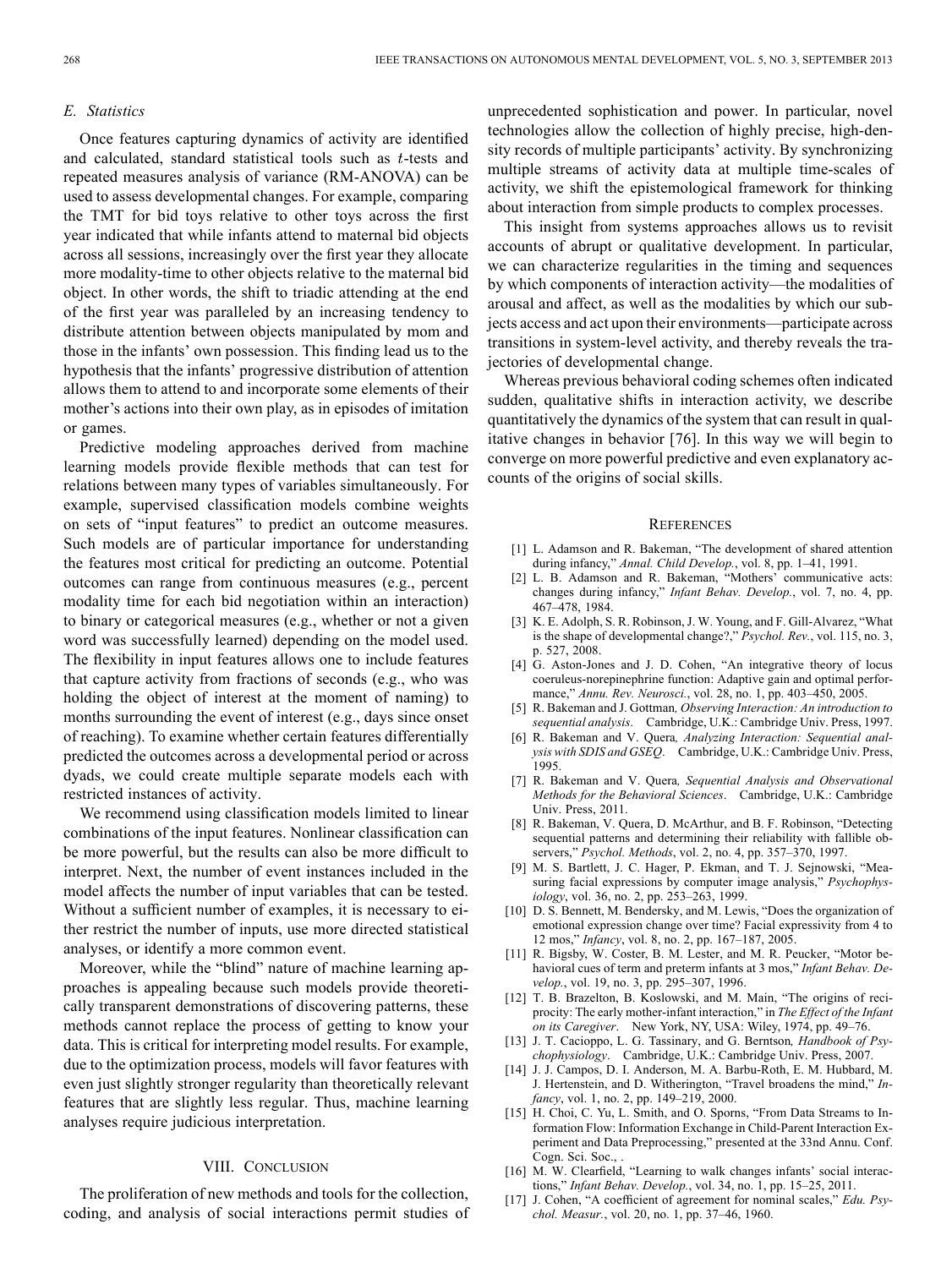- [18] J. Cohn and E. Tronick, "Mother–infant face-to-face interaction: The sequence of dyadic states at 3, 6, and 9 mos," *Develop. Psychol.*, vol. 23, no. 1, p. 68, 1987.
- [19] J. F. Cohn and E. Z. Tronick, "Mother-infant face-to-face interaction: Influence is bidirectional and unrelated to periodic cycles in either partner's behavior," *Develop. Psychol.*, vol. 24, no. 3, p. 386, 1988.
- [20] M. Cole*, Cultural psychology: A once and future discipline*. Boston, MA, USA: Harvard Univ. Press, 1996.
- [21] J. Danly, J. A. Acuña, and G. O. Deák, "Infant attention-following at home: a longitudinal study from 4-9 mos," presented at the Int. Conf. Develop. Learn., Shanghai, China, 2009.
- [22] K. de Barbaro, A. Chiba, and G. O. Deák, "Micro-analysis of infant looking in a naturalistic social setting: insights from biologically based models of attention," *Develop. Sci.*, vol. 14, no. 5, pp. 1150–1160, 2011.
- [23] K. de Barbaro, C. M. Johnson, and G. O. Deák, "Twelve-mo "Social Revolution" Emerges from Mother-Infant Sensory-Motor Coordination: A Longitudinal Investigation," *Human Develop.*, 2013.
- [24] K. de Barbaro, C. M. Johnson, D. Forster, and G. Deák*, Infant Sensory-Motor Decoupling Contributes To 12 mo Social "Revolution": A Longitudinal Investigation Of Mother-Infant-Object Interactions*, submitted for publication.
- [25] G. O. Deák, A. Krasno, J. Triesch, J. Lewis, and L. Sepeta, "Watch the hands: Infants learn to follow gaze by seeing adults manipulate objects," *Develop. Sci.*, to be published.
- [26] G. O. Deák, T. A. Walden, M. Yale Kaiser, and A. Lewis, "Driven from distraction: How infants respond to parents' attempts to elicit and re-direct their attention," *Infant Behav. Develop.*, vol. 31, no. 1, pp. 34–50, 2008.
- [27] P. Ekman and E. L. Rosenberg*, What the face reveals: Basic and applied studies of spontaneous expression using the Facial Action Coding System (FACS)*. London, U.K.: Oxford Univ. Press, 1997.
- [28] J. Elman, "Development: It's about time," *Develop. Sci.*, vol. 6, no. 4, pp. 430–433, 2003.
- [29] R. Feldman, R. Magori-Cohen, G. Galili, M. Singer, and Y. Louzoun, "Mother and infant coordinate heart rhythms through episodes of interaction synchrony," *Infant Behav. Develop.*, vol. 34, no. 4, pp. 569–577, 2011.
- [30] T. M. Field, "Infant gaze aversion and heart rate during face-to-face interactions\*," *Infant Behav. Develop.*, vol. 4, pp. 307–315, 1981.
- [31] J. Fleiss*, Statistical measures for rates and proportions*. Hoboken, NJ, USA: Wiley, 1981.
- [32] A. Fogel, "Movement and communication in human infancy: The social dynamics of development," *Human Movement Sci.*, vol. 11, no. 4, pp. 387–423, 1992.
- [33] A. Fogel*, Developing Through Relationships*. Chicago, IL, USA: Univ. Chicago Press, 1993.
- [34] A. Fogel and E. Thelen, "Development of early expressive and communicative action: Reinterpreting the evidence from a dynamic systems perspective," *Develop. Psychol.*, vol. 23, no. 6, p. 747, 1987.
- [35] D. Forster, "Consort turnovers as distributed cognition in Olive baboons: A distributed approach to mind," *Cogn. Animal*, pp. 163–171, 2002.
- [36] D. Forster and P. F. Rodriguez, "Social Complexity and Distributed Cognition in Olive Baboons (Papio anubis): Adding System Dynamics to Analysis of Interaction Data," *Aquatic Mammals*, vol. 32, no. 4, pp. 528–543, 2006.
- [37] A. Fouse, N. Weibel, E. Hutchins, and J. D. Hollan, "Chronoviz: A system for supporting navigation of time-coded data," presented at the 2011 Annu. Conf. Extended Abstracts Human Factors Comput.Syst., 2011.
- [38] J. M. Franchak, K. S. Kretch, K. C. Soska, and K. E. Adolph, "Head Mounted Eye Tracking: A New Method to Describe Infant Looking," *Child Develop.*, 2011.
- [39] D. Fricker, H. Zhang, and C. Yu, "Sequential pattern mining of multimodal data streams in dyadic interactions," presented at the 2011 IEEE Int. Conf. Develop. Learn., 2011.
- [40] E. J. Gibson, "Exploratory behavior in the development of perceiving, acting, and the acquiring of knowledge," *Annu. Rev. Psychol.*, vol. 39, no. 1, pp. 1–42, 1988.
- [41] A. Gnisci, R. Bakeman, and V. Quera, "Blending qualitative and quantitative analyses in observing interaction: Misunderstandings, applications and proposals," *Int. J. Mult. Res. Approaches*, vol. 2, no. 1, pp. 15–30, 2008.
- [42] L. J. Gogate, L. E. Bahrick, and J. D. Watson, "A study of multimodal motherese: The role of temporal synchrony between verbal labels and gestures," *Child Develop.*, vol. 71, no. 4, pp. 878–894, 2003.
- [43] M. H. Goldstein and J. A. Schwade, "Social feedback to infants' babbling facilitates rapid phonological learning," *Psychol. Sci.*, vol. 19, no. 5, p. 515, 2008.
- [44] C. Goodwin, "The co-operative, transformative organization of human action and knowledge," *J. Pragmatics*, 2012.
- [45] J. Gottman*, Time-Series Analysis: A Comprehensive Introduction for Social Scientists*. Cambridge, U.K.: Cambridge Univ. Press, 1981.
- [46] J. Gottman and A. Roy*, Sequential Analysis: A Guide for Behavioral Researchers*. Cambridge, U.K.: Cambridge Univ. Press, 1990.
- [47] C. M. Hoehner, L. K. Brennan Ramirez, M. B. Elliott, S. L. Handy, and R. C. Brownson, "Perceived and objective environmental measures and physical activity among urban adults," *Amer. J. Prev. Med.*, vol. 28, no. 2, pp. 105–116, 2005.
- [48] H. C. Hsu and A. Fogel, "Stability and Transitions in Mother-Infant Face-to-Face Communication During the First 6 mos: A Microhistorical Approach," *Devel. Psychol.*, vol. 39, no. 6, p. 1061, 2003.
- [49] E. Hutchins*, Cognition in the Wild*. Cambridge, MA, USA: MIT Press, 1995.
- [50] E. Hutchins, "Distributed Cognition," *Int. Encyclopedia Soc. Behav. Sci.*, pp. 2068–2072, 2001.
- [51] E. Hutchins and C. M. Johnson, "Modeling the emergence of language as an embodied collective cognitive activity," *Topics Cogn. Sci.*, vol. 1, no. 3, pp. 523–546, 2009.
- [52] J. Jaffe, D. N. Stern, and J. C. Peery, ""Conversational" coupling of gaze behavior in prelinguistic human development," *J. Psycholinguist Res.*, vol. 2, no. 4, pp. 321–329, 1973.
- [53] C. M. Johnson, "Distributed primate cognition: A review," *Animal Cogn.*, vol. 3, no. 4, pp. 167–183, 2001.
- [54] C. M. Johnson, "The micro-ethology of social attention: 'Brightness' in bonobos.," *Folia Primatologica*, vol. 75, no. S1, p. 175, 2004.
- [55] C. M. Johnson, "Observing Cognitive Complexity in Primates and Cetaceans," *Int. J. Comparative Psychol.*, vol. 23, pp. 587–624, 2010.
- [56] C. M. Johnson and M. R. Karin-D Arcy, "Social attention in nonhuman primates: A behavioral review," *Aquatic Mammals*, vol. 32, no. 4, p. 423, 2006.
- [57] K. Kaye and A. Fogel, "The temporal structure of face-to-face communication between mothers and infants," *Develop. Psychol.*, vol. 16, no. 5, p. 454, 1980.
- [58] J. Kelso*, Dynamic Patterns: The Self Organization of Brain and Behaviour*. Cambridge, MA, USA: MIT Press, 1995.
- [59] B. J. King*, The Dynamic Dance: Nonvocal Communication in African Great Apes*. Boston, MA, USA: Harvard Univ. Press, 2004.
- [60] T. Leventhal and J. Brooks-Gunn, "The neighborhoods they live in: The effects of neighborhood residence on child and adolescent outcomes," *Psychol. Bulletin*, vol. 126, no. 2, p. 309, 2000.
- [61] Y. Liao, S. Makeig, Z. Acar, and G. Deák, "EEG imaging of toddlers during "live" dyadic turn-taking: Mu-Rhythm modulation and source clusters in natural action observation and execution," presented at the Human Brain Mapping, Beijing, China.
- [62] G. Littlewort, J. Whitehill, T. Wu, I. Fasel, M. Frank, J. Movellan, and M. Bartlett, "The computer expression recognition toolbox (CERT)," presented at the 2011 IEEE Int. Conf. Automatic Face Gesture Recognit. Workshops (FG 2011), 2011.
- [63] S. Makeig, K. Gramann, T.-P. Jung, T. J. Sejnowski, and H. Poizner, "Linking brain, mind and behavior," *Int. J. Psychophysiol.*, vol. 73, no. 2, pp. 95–100, 2009.
- [64] D. S. Messinger, M. H. Mahoor, S.-M. Chow, and J. F. Cohn, "Automated measurement of facial expression in infant–mother interaction: A pilot study," *Infancy*, vol. 14, no. 3, pp. 285–305, 2009.
- [65] A. Noë*, Action in Perception*. Cambridge, MA, USA: the MIT Press, 2004.
- [66] D. O. Olguin, P. A. Gloor, and A. S. Pentland, "Capturing individual and group behavior with wearable sensors," presented at the AAAI Spring Symp. Human Behav. Model., 2009.
- [67] H. Oster, D. Hegley, and L. Nagel, "Adult judgments and fine-grained analysis of infant facial expressions: Testing the validity of a priori coding formulas," *Develop. Psychol.*, vol. 28, pp. 1115–1115, 1992.
- [68] S. Oyama*, The Ontogeny of Information: Developmental Systems and Evolution*. Durham, NC, USA: Duke Univ. press, 1985/2000.
- [69] J. A. Pineda, "The functional significance of mu rhythms: Translating "seeing" and "hearing" into "doing"," *Brain Res. Rev.*, vol. 50, no. 1, pp. 57–68, 2005.
- [70] R. L. Repetti, "Short-term and long-term processes linking job stressors to father–child interaction," *Social Develop.*, vol. 3, no. 1, pp. 1–15, 1994.
- [71] B. Rogoff and J. Lave*, Everyday Cognition: Its Development in Social Context*. Boston, MA, USA: Harvard Univ. Press, 1984.